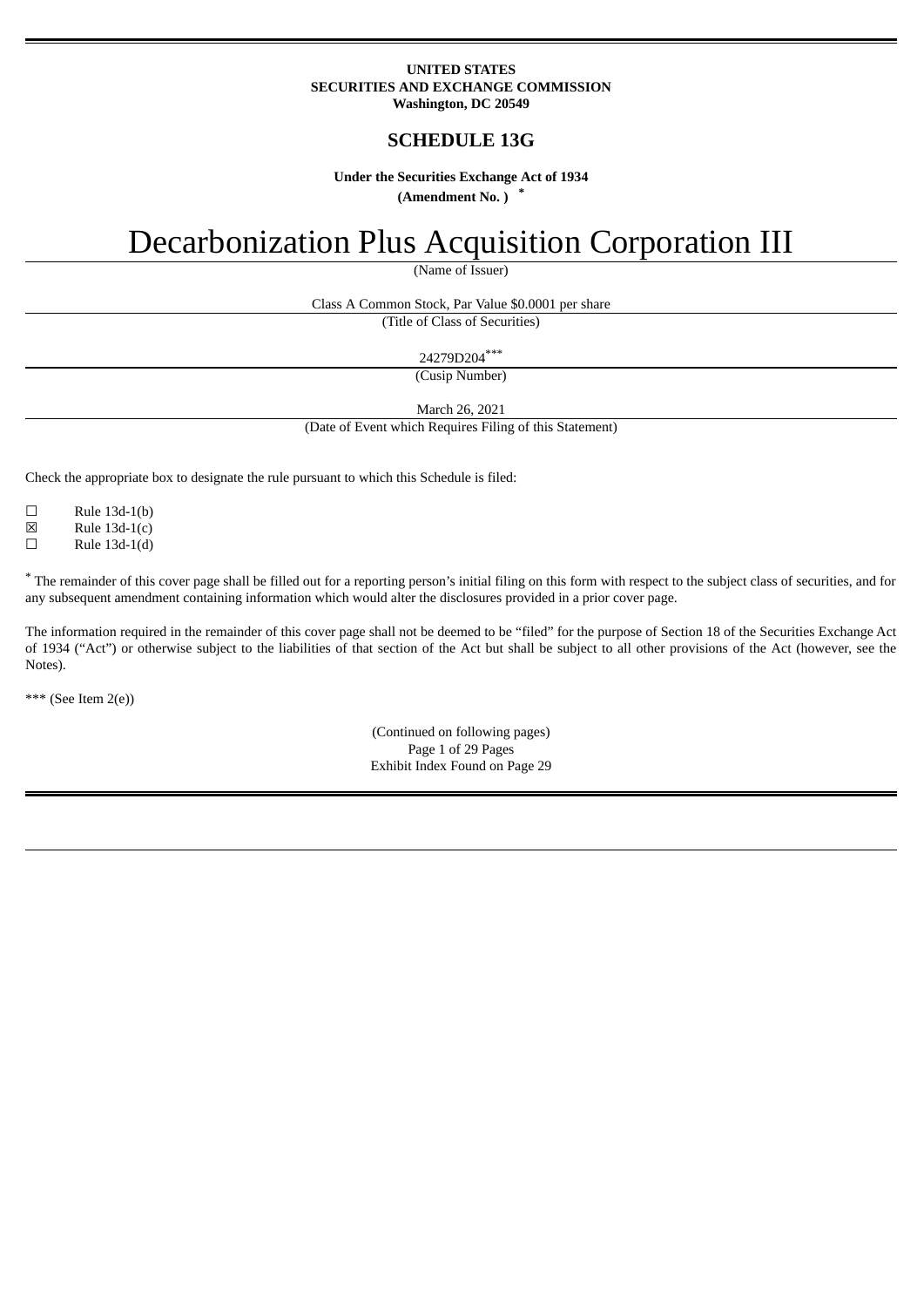|                |                                        | <b>NAMES OF REPORTING PERSONS</b>        |                                                                                                      |                    |
|----------------|----------------------------------------|------------------------------------------|------------------------------------------------------------------------------------------------------|--------------------|
|                |                                        |                                          |                                                                                                      |                    |
|                | <b>Farallon Capital Partners, L.P.</b> |                                          |                                                                                                      |                    |
|                |                                        |                                          | <b>CHECK THE APPROPRIATE BOX IF A MEMBER OF A GROUP (See Instructions)</b>                           |                    |
|                |                                        |                                          |                                                                                                      | (a) $\Box$         |
|                |                                        |                                          |                                                                                                      | (b) $\boxtimes$ ** |
|                |                                        | **                                       | The reporting persons making this filing hold an aggregate of 2,000,000 Shares (as defined in Item   |                    |
| $\overline{2}$ |                                        |                                          | 2), which is 5.7% of the class of securities. The reporting person on this cover page, however, is a |                    |
|                |                                        |                                          | beneficial owner only of the securities reported by it on this cover page.                           |                    |
|                |                                        |                                          |                                                                                                      |                    |
| 3              | <b>SEC USE ONLY</b>                    |                                          |                                                                                                      |                    |
|                |                                        |                                          |                                                                                                      |                    |
|                |                                        |                                          | <b>CITIZENSHIP OR PLACE OF ORGANIZATION</b>                                                          |                    |
| 4              | <b>California</b>                      |                                          |                                                                                                      |                    |
|                |                                        |                                          | <b>SOLE VOTING POWER</b>                                                                             |                    |
|                |                                        | 5                                        |                                                                                                      |                    |
|                | <b>NUMBER OF</b>                       |                                          | -0-                                                                                                  |                    |
|                | <b>SHARES</b>                          |                                          | <b>SHARED VOTING POWER</b>                                                                           |                    |
|                | <b>BENEFICIALLY</b>                    | 6                                        |                                                                                                      |                    |
|                | <b>OWNED BY</b>                        |                                          | 315,600                                                                                              |                    |
|                |                                        |                                          | <b>SOLE DISPOSITIVE POWER</b>                                                                        |                    |
|                | <b>EACH</b>                            | 7                                        |                                                                                                      |                    |
|                |                                        |                                          | -0-                                                                                                  |                    |
|                | <b>REPORTING</b>                       |                                          | <b>SHARED DISPOSITIVE POWER</b>                                                                      |                    |
|                | <b>PERSON WITH</b>                     | 8                                        |                                                                                                      |                    |
|                |                                        |                                          | 315,600                                                                                              |                    |
|                |                                        |                                          | <b>AGGREGATE AMOUNT BENEFICIALLY OWNED BY EACH REPORTING PERSON</b>                                  |                    |
| 9              |                                        |                                          |                                                                                                      |                    |
|                | 315,600                                |                                          |                                                                                                      |                    |
|                |                                        |                                          | <b>CHECK IF THE AGGREGATE AMOUNT IN ROW (9) EXCLUDES</b>                                             |                    |
| 10             |                                        | <b>CERTAIN SHARES (See Instructions)</b> |                                                                                                      |                    |
|                |                                        |                                          | $\bf{0}$                                                                                             |                    |
|                |                                        |                                          | PERCENT OF CLASS REPRESENTED BY AMOUNT IN ROW (9)                                                    |                    |
| 11             |                                        |                                          |                                                                                                      |                    |
|                | $0.9\%$                                |                                          |                                                                                                      |                    |
|                |                                        |                                          | <b>TYPE OF REPORTING PERSON (See Instructions)</b>                                                   |                    |
| 12             |                                        |                                          |                                                                                                      |                    |
|                | PN                                     |                                          |                                                                                                      |                    |

Page 2 of 29 Pages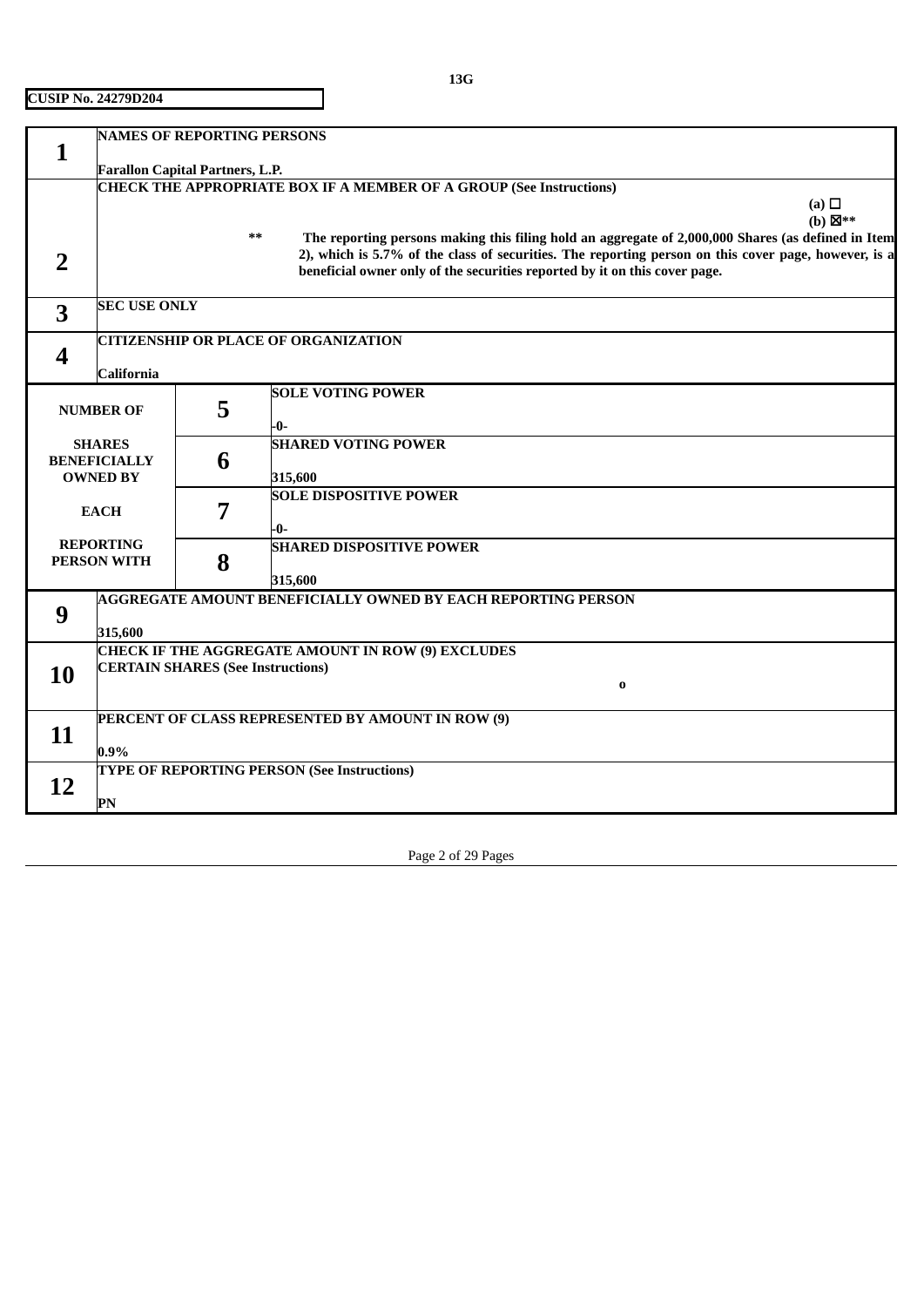| Farallon Capital Institutional Partners, L.P.<br><b>CHECK THE APPROPRIATE BOX IF A MEMBER OF A GROUP (See Instructions)</b><br>(a) $\Box$<br>(b) $\boxtimes$ **<br>The reporting persons making this filing hold an aggregate of 2,000,000 Shares (as defined in Item<br>**<br>2), which is 5.7% of the class of securities. The reporting person on this cover page, however, is a<br>$\overline{2}$<br>beneficial owner only of the securities reported by it on this cover page.<br><b>SEC USE ONLY</b><br>3<br><b>CITIZENSHIP OR PLACE OF ORGANIZATION</b><br>4<br>California<br><b>SOLE VOTING POWER</b><br>5<br><b>NUMBER OF</b><br>-0-<br><b>SHARED VOTING POWER</b><br><b>SHARES</b><br>6<br><b>BENEFICIALLY</b><br><b>OWNED BY</b><br>498,000<br><b>SOLE DISPOSITIVE POWER</b><br>7<br><b>EACH</b><br>-0-<br><b>REPORTING</b><br><b>SHARED DISPOSITIVE POWER</b><br>8<br><b>PERSON WITH</b><br>498,000<br><b>AGGREGATE AMOUNT BENEFICIALLY OWNED BY EACH REPORTING PERSON</b><br>9<br>498,000<br>CHECK IF THE AGGREGATE AMOUNT IN ROW (9) EXCLUDES<br><b>CERTAIN SHARES (See Instructions)</b><br>10<br>$\bf{0}$<br>PERCENT OF CLASS REPRESENTED BY AMOUNT IN ROW (9)<br>11<br>1.4% | <b>TYPE OF REPORTING PERSON (See Instructions)</b><br><b>12</b> | <b>NAMES OF REPORTING PERSONS</b> |  |  |  |  |  |
|----------------------------------------------------------------------------------------------------------------------------------------------------------------------------------------------------------------------------------------------------------------------------------------------------------------------------------------------------------------------------------------------------------------------------------------------------------------------------------------------------------------------------------------------------------------------------------------------------------------------------------------------------------------------------------------------------------------------------------------------------------------------------------------------------------------------------------------------------------------------------------------------------------------------------------------------------------------------------------------------------------------------------------------------------------------------------------------------------------------------------------------------------------------------------------------------|-----------------------------------------------------------------|-----------------------------------|--|--|--|--|--|
|                                                                                                                                                                                                                                                                                                                                                                                                                                                                                                                                                                                                                                                                                                                                                                                                                                                                                                                                                                                                                                                                                                                                                                                              |                                                                 |                                   |  |  |  |  |  |
|                                                                                                                                                                                                                                                                                                                                                                                                                                                                                                                                                                                                                                                                                                                                                                                                                                                                                                                                                                                                                                                                                                                                                                                              |                                                                 |                                   |  |  |  |  |  |
|                                                                                                                                                                                                                                                                                                                                                                                                                                                                                                                                                                                                                                                                                                                                                                                                                                                                                                                                                                                                                                                                                                                                                                                              |                                                                 |                                   |  |  |  |  |  |
|                                                                                                                                                                                                                                                                                                                                                                                                                                                                                                                                                                                                                                                                                                                                                                                                                                                                                                                                                                                                                                                                                                                                                                                              |                                                                 |                                   |  |  |  |  |  |
|                                                                                                                                                                                                                                                                                                                                                                                                                                                                                                                                                                                                                                                                                                                                                                                                                                                                                                                                                                                                                                                                                                                                                                                              |                                                                 |                                   |  |  |  |  |  |
|                                                                                                                                                                                                                                                                                                                                                                                                                                                                                                                                                                                                                                                                                                                                                                                                                                                                                                                                                                                                                                                                                                                                                                                              |                                                                 |                                   |  |  |  |  |  |
|                                                                                                                                                                                                                                                                                                                                                                                                                                                                                                                                                                                                                                                                                                                                                                                                                                                                                                                                                                                                                                                                                                                                                                                              |                                                                 |                                   |  |  |  |  |  |
|                                                                                                                                                                                                                                                                                                                                                                                                                                                                                                                                                                                                                                                                                                                                                                                                                                                                                                                                                                                                                                                                                                                                                                                              |                                                                 |                                   |  |  |  |  |  |
|                                                                                                                                                                                                                                                                                                                                                                                                                                                                                                                                                                                                                                                                                                                                                                                                                                                                                                                                                                                                                                                                                                                                                                                              |                                                                 |                                   |  |  |  |  |  |
|                                                                                                                                                                                                                                                                                                                                                                                                                                                                                                                                                                                                                                                                                                                                                                                                                                                                                                                                                                                                                                                                                                                                                                                              |                                                                 |                                   |  |  |  |  |  |
|                                                                                                                                                                                                                                                                                                                                                                                                                                                                                                                                                                                                                                                                                                                                                                                                                                                                                                                                                                                                                                                                                                                                                                                              |                                                                 |                                   |  |  |  |  |  |
|                                                                                                                                                                                                                                                                                                                                                                                                                                                                                                                                                                                                                                                                                                                                                                                                                                                                                                                                                                                                                                                                                                                                                                                              |                                                                 |                                   |  |  |  |  |  |
|                                                                                                                                                                                                                                                                                                                                                                                                                                                                                                                                                                                                                                                                                                                                                                                                                                                                                                                                                                                                                                                                                                                                                                                              |                                                                 |                                   |  |  |  |  |  |
|                                                                                                                                                                                                                                                                                                                                                                                                                                                                                                                                                                                                                                                                                                                                                                                                                                                                                                                                                                                                                                                                                                                                                                                              |                                                                 |                                   |  |  |  |  |  |
|                                                                                                                                                                                                                                                                                                                                                                                                                                                                                                                                                                                                                                                                                                                                                                                                                                                                                                                                                                                                                                                                                                                                                                                              |                                                                 |                                   |  |  |  |  |  |
|                                                                                                                                                                                                                                                                                                                                                                                                                                                                                                                                                                                                                                                                                                                                                                                                                                                                                                                                                                                                                                                                                                                                                                                              |                                                                 |                                   |  |  |  |  |  |
|                                                                                                                                                                                                                                                                                                                                                                                                                                                                                                                                                                                                                                                                                                                                                                                                                                                                                                                                                                                                                                                                                                                                                                                              |                                                                 |                                   |  |  |  |  |  |
|                                                                                                                                                                                                                                                                                                                                                                                                                                                                                                                                                                                                                                                                                                                                                                                                                                                                                                                                                                                                                                                                                                                                                                                              |                                                                 |                                   |  |  |  |  |  |
|                                                                                                                                                                                                                                                                                                                                                                                                                                                                                                                                                                                                                                                                                                                                                                                                                                                                                                                                                                                                                                                                                                                                                                                              |                                                                 |                                   |  |  |  |  |  |
|                                                                                                                                                                                                                                                                                                                                                                                                                                                                                                                                                                                                                                                                                                                                                                                                                                                                                                                                                                                                                                                                                                                                                                                              |                                                                 |                                   |  |  |  |  |  |
|                                                                                                                                                                                                                                                                                                                                                                                                                                                                                                                                                                                                                                                                                                                                                                                                                                                                                                                                                                                                                                                                                                                                                                                              |                                                                 |                                   |  |  |  |  |  |
|                                                                                                                                                                                                                                                                                                                                                                                                                                                                                                                                                                                                                                                                                                                                                                                                                                                                                                                                                                                                                                                                                                                                                                                              |                                                                 |                                   |  |  |  |  |  |
|                                                                                                                                                                                                                                                                                                                                                                                                                                                                                                                                                                                                                                                                                                                                                                                                                                                                                                                                                                                                                                                                                                                                                                                              |                                                                 |                                   |  |  |  |  |  |
|                                                                                                                                                                                                                                                                                                                                                                                                                                                                                                                                                                                                                                                                                                                                                                                                                                                                                                                                                                                                                                                                                                                                                                                              |                                                                 |                                   |  |  |  |  |  |
|                                                                                                                                                                                                                                                                                                                                                                                                                                                                                                                                                                                                                                                                                                                                                                                                                                                                                                                                                                                                                                                                                                                                                                                              |                                                                 |                                   |  |  |  |  |  |
|                                                                                                                                                                                                                                                                                                                                                                                                                                                                                                                                                                                                                                                                                                                                                                                                                                                                                                                                                                                                                                                                                                                                                                                              |                                                                 |                                   |  |  |  |  |  |
|                                                                                                                                                                                                                                                                                                                                                                                                                                                                                                                                                                                                                                                                                                                                                                                                                                                                                                                                                                                                                                                                                                                                                                                              |                                                                 |                                   |  |  |  |  |  |
|                                                                                                                                                                                                                                                                                                                                                                                                                                                                                                                                                                                                                                                                                                                                                                                                                                                                                                                                                                                                                                                                                                                                                                                              |                                                                 |                                   |  |  |  |  |  |
|                                                                                                                                                                                                                                                                                                                                                                                                                                                                                                                                                                                                                                                                                                                                                                                                                                                                                                                                                                                                                                                                                                                                                                                              |                                                                 |                                   |  |  |  |  |  |
|                                                                                                                                                                                                                                                                                                                                                                                                                                                                                                                                                                                                                                                                                                                                                                                                                                                                                                                                                                                                                                                                                                                                                                                              |                                                                 |                                   |  |  |  |  |  |
|                                                                                                                                                                                                                                                                                                                                                                                                                                                                                                                                                                                                                                                                                                                                                                                                                                                                                                                                                                                                                                                                                                                                                                                              |                                                                 | PN                                |  |  |  |  |  |

Page 3 of 29 Pages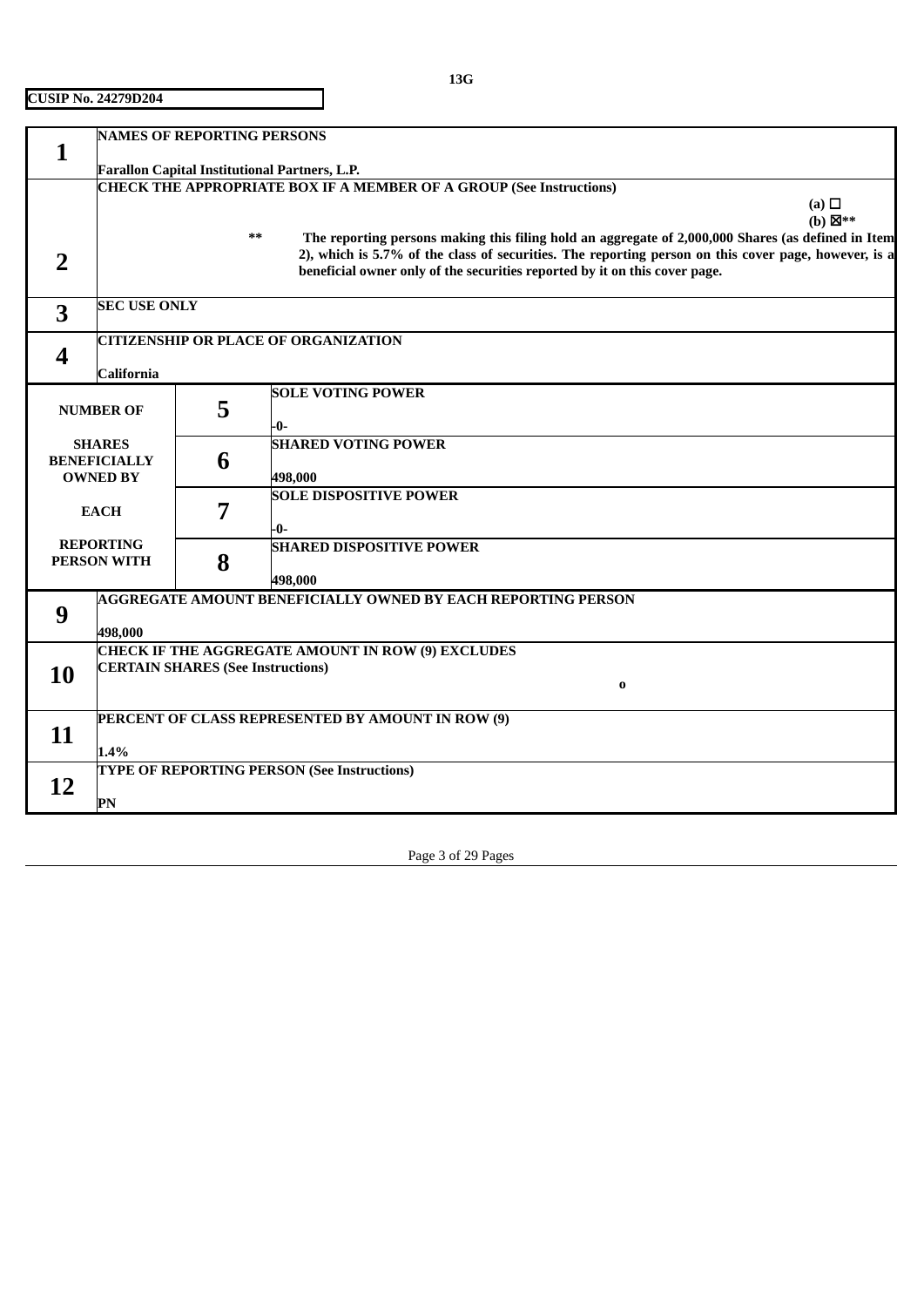|                  |                                                                            | <b>NAMES OF REPORTING PERSONS</b>        |                                                                                                          |                    |  |  |
|------------------|----------------------------------------------------------------------------|------------------------------------------|----------------------------------------------------------------------------------------------------------|--------------------|--|--|
|                  |                                                                            |                                          |                                                                                                          |                    |  |  |
|                  |                                                                            |                                          | Farallon Capital Institutional Partners II, L.P.                                                         |                    |  |  |
|                  | <b>CHECK THE APPROPRIATE BOX IF A MEMBER OF A GROUP (See Instructions)</b> |                                          |                                                                                                          |                    |  |  |
|                  |                                                                            |                                          |                                                                                                          | (a) $\Box$         |  |  |
|                  |                                                                            |                                          |                                                                                                          | (b) $\boxtimes$ ** |  |  |
|                  |                                                                            |                                          | The reporting persons making this filing hold an aggregate of 2,000,000 Shares (as defined in Item<br>** |                    |  |  |
| $\overline{2}$   |                                                                            |                                          | 2), which is 5.7% of the class of securities. The reporting person on this cover page, however, is a     |                    |  |  |
|                  |                                                                            |                                          | beneficial owner only of the securities reported by it on this cover page.                               |                    |  |  |
|                  |                                                                            |                                          |                                                                                                          |                    |  |  |
| 3                | <b>SEC USE ONLY</b>                                                        |                                          |                                                                                                          |                    |  |  |
|                  |                                                                            |                                          | <b>CITIZENSHIP OR PLACE OF ORGANIZATION</b>                                                              |                    |  |  |
| $\boldsymbol{4}$ |                                                                            |                                          |                                                                                                          |                    |  |  |
|                  | California                                                                 |                                          |                                                                                                          |                    |  |  |
|                  |                                                                            |                                          | <b>SOLE VOTING POWER</b>                                                                                 |                    |  |  |
|                  | <b>NUMBER OF</b>                                                           | 5                                        |                                                                                                          |                    |  |  |
|                  |                                                                            |                                          | $-0-$                                                                                                    |                    |  |  |
|                  | <b>SHARES</b>                                                              |                                          | <b>SHARED VOTING POWER</b>                                                                               |                    |  |  |
|                  | <b>BENEFICIALLY</b>                                                        | 6                                        |                                                                                                          |                    |  |  |
|                  | <b>OWNED BY</b>                                                            |                                          | 111,400                                                                                                  |                    |  |  |
|                  |                                                                            |                                          | <b>SOLE DISPOSITIVE POWER</b>                                                                            |                    |  |  |
|                  | <b>EACH</b>                                                                | 7                                        |                                                                                                          |                    |  |  |
|                  |                                                                            |                                          | -0-                                                                                                      |                    |  |  |
|                  | <b>REPORTING</b>                                                           |                                          | <b>SHARED DISPOSITIVE POWER</b>                                                                          |                    |  |  |
|                  | <b>PERSON WITH</b>                                                         | 8                                        |                                                                                                          |                    |  |  |
|                  |                                                                            |                                          | 111,400                                                                                                  |                    |  |  |
|                  |                                                                            |                                          | AGGREGATE AMOUNT BENEFICIALLY OWNED BY EACH REPORTING PERSON                                             |                    |  |  |
| 9                |                                                                            |                                          |                                                                                                          |                    |  |  |
|                  | 111,400                                                                    |                                          |                                                                                                          |                    |  |  |
|                  |                                                                            |                                          | <b>CHECK IF THE AGGREGATE AMOUNT IN ROW (9) EXCLUDES</b>                                                 |                    |  |  |
| 10               |                                                                            | <b>CERTAIN SHARES (See Instructions)</b> |                                                                                                          |                    |  |  |
|                  |                                                                            |                                          | $\bf{0}$                                                                                                 |                    |  |  |
|                  | PERCENT OF CLASS REPRESENTED BY AMOUNT IN ROW (9)                          |                                          |                                                                                                          |                    |  |  |
| 11               |                                                                            |                                          |                                                                                                          |                    |  |  |
|                  | 0.3%                                                                       |                                          |                                                                                                          |                    |  |  |
|                  |                                                                            |                                          | <b>TYPE OF REPORTING PERSON (See Instructions)</b>                                                       |                    |  |  |
| <b>12</b>        |                                                                            |                                          |                                                                                                          |                    |  |  |
|                  | PN                                                                         |                                          |                                                                                                          |                    |  |  |

Page 4 of 29 Pages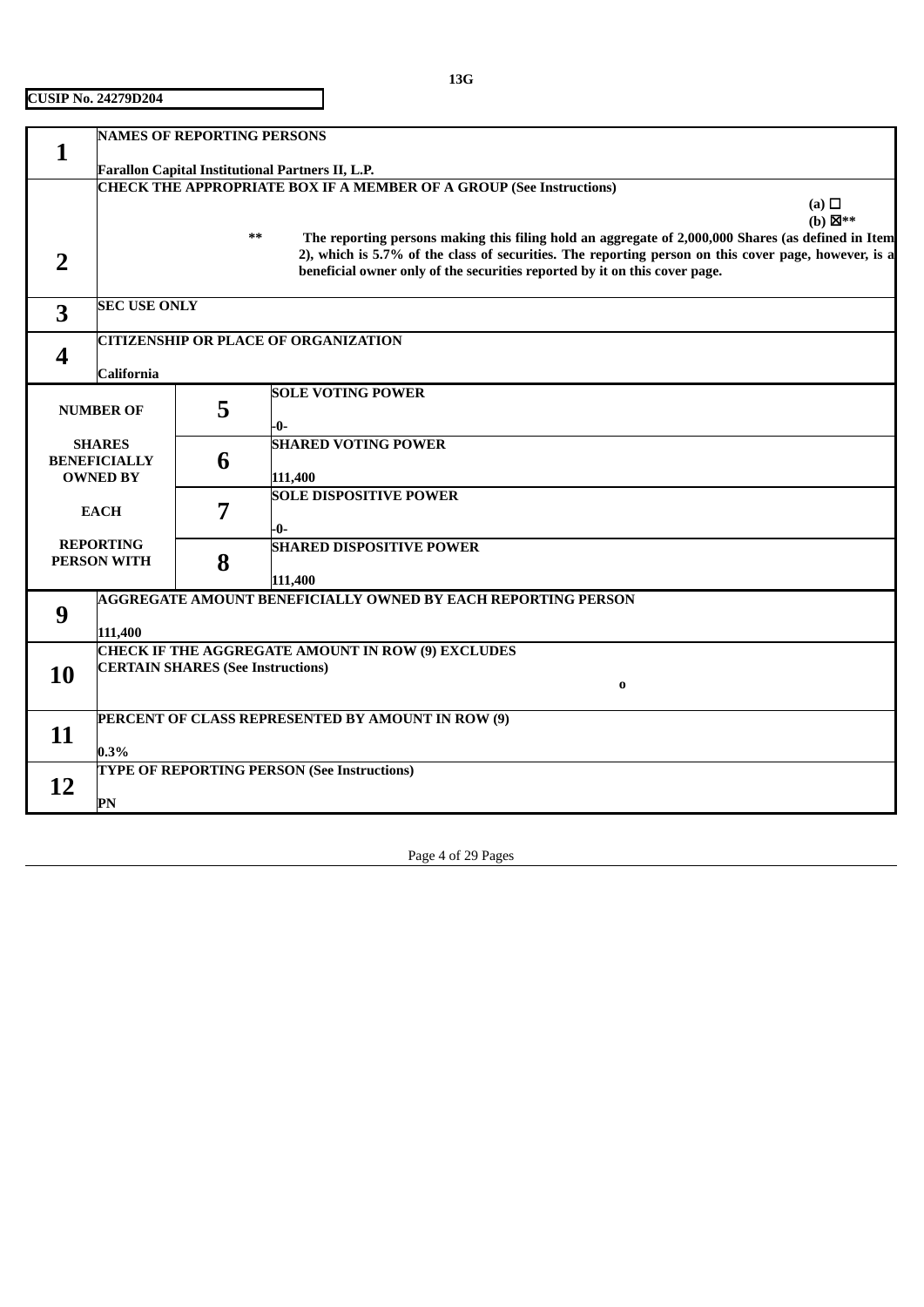|                | <b>NAMES OF REPORTING PERSONS</b>                 |                                                                                                                                 |                                                                                                                                                                                    |                    |  |  |  |
|----------------|---------------------------------------------------|---------------------------------------------------------------------------------------------------------------------------------|------------------------------------------------------------------------------------------------------------------------------------------------------------------------------------|--------------------|--|--|--|
| $\mathbf{1}$   |                                                   |                                                                                                                                 |                                                                                                                                                                                    |                    |  |  |  |
|                |                                                   | Farallon Capital Institutional Partners III, L.P.<br><b>CHECK THE APPROPRIATE BOX IF A MEMBER OF A GROUP (See Instructions)</b> |                                                                                                                                                                                    |                    |  |  |  |
|                |                                                   |                                                                                                                                 |                                                                                                                                                                                    | (a) $\Box$         |  |  |  |
|                |                                                   |                                                                                                                                 |                                                                                                                                                                                    | (b) $\boxtimes$ ** |  |  |  |
|                |                                                   |                                                                                                                                 | The reporting persons making this filing hold an aggregate of 2,000,000 Shares (as defined in Item<br>**                                                                           |                    |  |  |  |
| $\overline{2}$ |                                                   |                                                                                                                                 | 2), which is 5.7% of the class of securities. The reporting person on this cover page, however, is a<br>beneficial owner only of the securities reported by it on this cover page. |                    |  |  |  |
|                |                                                   |                                                                                                                                 |                                                                                                                                                                                    |                    |  |  |  |
| 3              | <b>SEC USE ONLY</b>                               |                                                                                                                                 |                                                                                                                                                                                    |                    |  |  |  |
|                |                                                   |                                                                                                                                 | <b>CITIZENSHIP OR PLACE OF ORGANIZATION</b>                                                                                                                                        |                    |  |  |  |
| 4              |                                                   |                                                                                                                                 |                                                                                                                                                                                    |                    |  |  |  |
|                | <b>Delaware</b>                                   |                                                                                                                                 |                                                                                                                                                                                    |                    |  |  |  |
|                |                                                   |                                                                                                                                 | <b>SOLE VOTING POWER</b>                                                                                                                                                           |                    |  |  |  |
|                | <b>NUMBER OF</b>                                  | 5                                                                                                                               | -0-                                                                                                                                                                                |                    |  |  |  |
|                | <b>SHARES</b>                                     |                                                                                                                                 | <b>SHARED VOTING POWER</b>                                                                                                                                                         |                    |  |  |  |
|                | <b>BENEFICIALLY</b>                               | 6                                                                                                                               |                                                                                                                                                                                    |                    |  |  |  |
|                | <b>OWNED BY</b>                                   |                                                                                                                                 | 60,400                                                                                                                                                                             |                    |  |  |  |
|                |                                                   |                                                                                                                                 | <b>SOLE DISPOSITIVE POWER</b>                                                                                                                                                      |                    |  |  |  |
|                | <b>EACH</b>                                       | 7                                                                                                                               |                                                                                                                                                                                    |                    |  |  |  |
|                | <b>REPORTING</b>                                  |                                                                                                                                 | -0-<br><b>SHARED DISPOSITIVE POWER</b>                                                                                                                                             |                    |  |  |  |
|                | <b>PERSON WITH</b>                                | 8                                                                                                                               |                                                                                                                                                                                    |                    |  |  |  |
|                |                                                   |                                                                                                                                 | 60,400                                                                                                                                                                             |                    |  |  |  |
|                |                                                   |                                                                                                                                 | <b>AGGREGATE AMOUNT BENEFICIALLY OWNED BY EACH REPORTING PERSON</b>                                                                                                                |                    |  |  |  |
| 9              |                                                   |                                                                                                                                 |                                                                                                                                                                                    |                    |  |  |  |
|                | 60,400                                            |                                                                                                                                 |                                                                                                                                                                                    |                    |  |  |  |
|                |                                                   | <b>CERTAIN SHARES (See Instructions)</b>                                                                                        | CHECK IF THE AGGREGATE AMOUNT IN ROW (9) EXCLUDES                                                                                                                                  |                    |  |  |  |
| 10             |                                                   |                                                                                                                                 | $\bf{0}$                                                                                                                                                                           |                    |  |  |  |
|                |                                                   |                                                                                                                                 |                                                                                                                                                                                    |                    |  |  |  |
|                | PERCENT OF CLASS REPRESENTED BY AMOUNT IN ROW (9) |                                                                                                                                 |                                                                                                                                                                                    |                    |  |  |  |
| 11             |                                                   |                                                                                                                                 |                                                                                                                                                                                    |                    |  |  |  |
|                | 0.2%                                              |                                                                                                                                 | <b>TYPE OF REPORTING PERSON (See Instructions)</b>                                                                                                                                 |                    |  |  |  |
| 12             |                                                   |                                                                                                                                 |                                                                                                                                                                                    |                    |  |  |  |
|                | PN                                                |                                                                                                                                 |                                                                                                                                                                                    |                    |  |  |  |

Page 5 of 29 Pages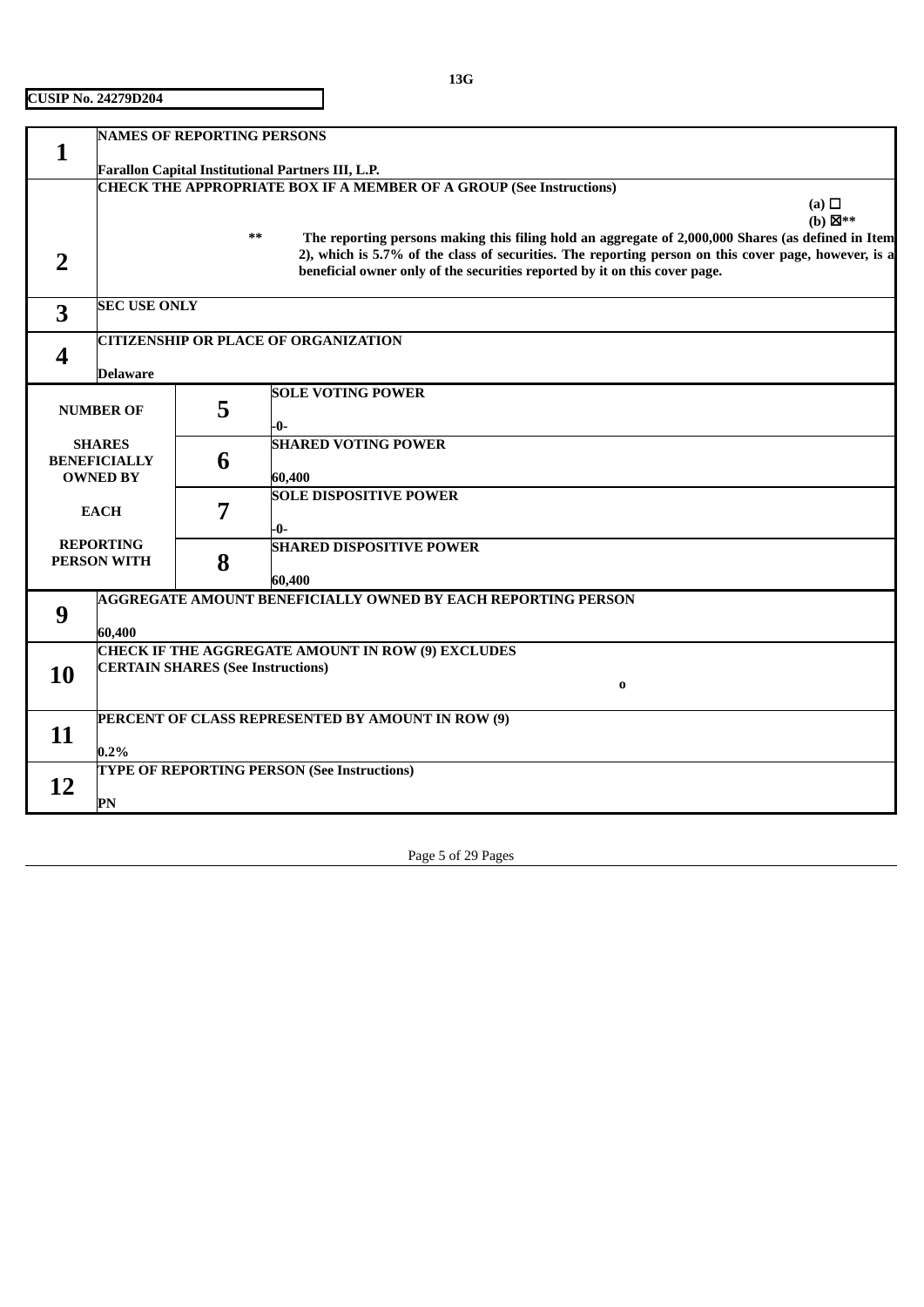|                | <b>NAMES OF REPORTING PERSONS</b> |                                          |                                                                                                                                                                                                                  |                    |
|----------------|-----------------------------------|------------------------------------------|------------------------------------------------------------------------------------------------------------------------------------------------------------------------------------------------------------------|--------------------|
| $\mathbf{1}$   |                                   |                                          | Four Crossings Institutional Partners V, L.P.                                                                                                                                                                    |                    |
|                |                                   |                                          | <b>CHECK THE APPROPRIATE BOX IF A MEMBER OF A GROUP (See Instructions)</b>                                                                                                                                       |                    |
|                |                                   |                                          |                                                                                                                                                                                                                  | (a) $\Box$         |
|                |                                   |                                          |                                                                                                                                                                                                                  | (b) $\boxtimes$ ** |
|                |                                   |                                          | **<br>The reporting persons making this filing hold an aggregate of 2,000,000 Shares (as defined in Item<br>2), which is 5.7% of the class of securities. The reporting person on this cover page, however, is a |                    |
| $\overline{2}$ |                                   |                                          | beneficial owner only of the securities reported by it on this cover page.                                                                                                                                       |                    |
|                |                                   |                                          |                                                                                                                                                                                                                  |                    |
| 3              | <b>SEC USE ONLY</b>               |                                          |                                                                                                                                                                                                                  |                    |
|                |                                   |                                          | <b>CITIZENSHIP OR PLACE OF ORGANIZATION</b>                                                                                                                                                                      |                    |
| 4              |                                   |                                          |                                                                                                                                                                                                                  |                    |
|                | <b>Delaware</b>                   |                                          |                                                                                                                                                                                                                  |                    |
|                |                                   |                                          | <b>SOLE VOTING POWER</b>                                                                                                                                                                                         |                    |
|                | <b>NUMBER OF</b>                  | 5                                        | -0-                                                                                                                                                                                                              |                    |
|                | <b>SHARES</b>                     |                                          | <b>SHARED VOTING POWER</b>                                                                                                                                                                                       |                    |
|                | <b>BENEFICIALLY</b>               | 6                                        |                                                                                                                                                                                                                  |                    |
|                | <b>OWNED BY</b>                   |                                          | 70,200                                                                                                                                                                                                           |                    |
|                | <b>EACH</b>                       | 7                                        | <b>SOLE DISPOSITIVE POWER</b>                                                                                                                                                                                    |                    |
|                |                                   |                                          | -0-                                                                                                                                                                                                              |                    |
|                | <b>REPORTING</b>                  |                                          | <b>SHARED DISPOSITIVE POWER</b>                                                                                                                                                                                  |                    |
|                | <b>PERSON WITH</b>                | 8                                        |                                                                                                                                                                                                                  |                    |
|                |                                   |                                          | 70,200                                                                                                                                                                                                           |                    |
| 9              |                                   |                                          | <b>AGGREGATE AMOUNT BENEFICIALLY OWNED BY EACH REPORTING PERSON</b>                                                                                                                                              |                    |
|                | 70,200                            |                                          |                                                                                                                                                                                                                  |                    |
|                |                                   |                                          | <b>CHECK IF THE AGGREGATE AMOUNT IN ROW (9) EXCLUDES</b>                                                                                                                                                         |                    |
| 10             |                                   | <b>CERTAIN SHARES (See Instructions)</b> |                                                                                                                                                                                                                  |                    |
|                |                                   |                                          | $\bf{0}$                                                                                                                                                                                                         |                    |
|                |                                   |                                          | PERCENT OF CLASS REPRESENTED BY AMOUNT IN ROW (9)                                                                                                                                                                |                    |
| 11             |                                   |                                          |                                                                                                                                                                                                                  |                    |
|                | 0.2%                              |                                          |                                                                                                                                                                                                                  |                    |
| 12             |                                   |                                          | <b>TYPE OF REPORTING PERSON (See Instructions)</b>                                                                                                                                                               |                    |
|                | PN                                |                                          |                                                                                                                                                                                                                  |                    |

Page 6 of 29 Pages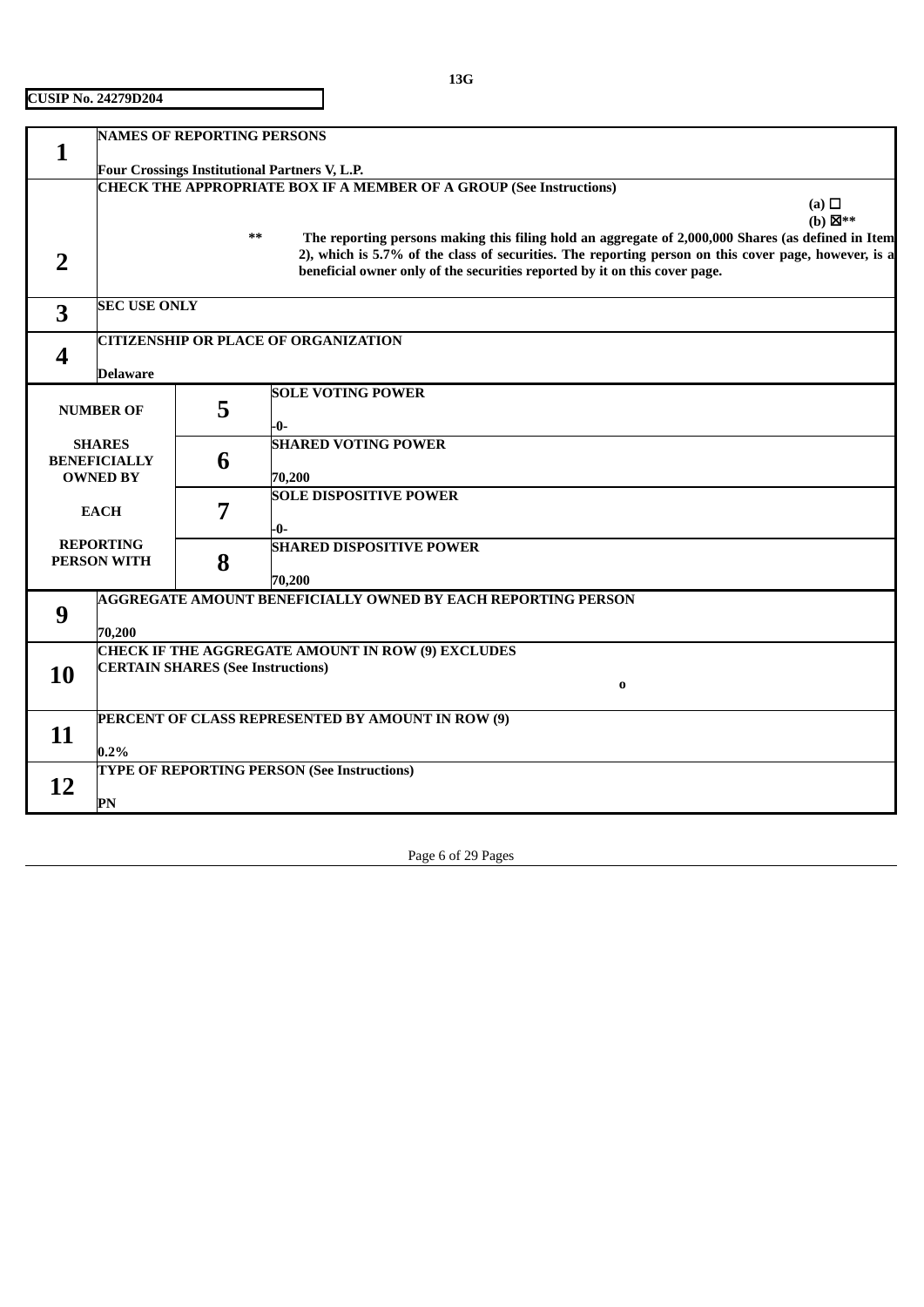|                |                                          | <b>NAMES OF REPORTING PERSONS</b> |                                                                                                                                                                                                            |                    |  |  |
|----------------|------------------------------------------|-----------------------------------|------------------------------------------------------------------------------------------------------------------------------------------------------------------------------------------------------------|--------------------|--|--|
| 1              |                                          |                                   | Farallon Capital Offshore Investors II, L.P.                                                                                                                                                               |                    |  |  |
|                |                                          |                                   | <b>CHECK THE APPROPRIATE BOX IF A MEMBER OF A GROUP (See Instructions)</b>                                                                                                                                 |                    |  |  |
|                |                                          |                                   |                                                                                                                                                                                                            | (a) $\Box$         |  |  |
|                |                                          | **                                |                                                                                                                                                                                                            | $(b) \boxtimes$ ** |  |  |
|                |                                          |                                   | The reporting persons making this filing hold an aggregate of 2,000,000 Shares (as defined in Item<br>2), which is 5.7% of the class of securities. The reporting person on this cover page, however, is a |                    |  |  |
| $\overline{2}$ |                                          |                                   | beneficial owner only of the securities reported by it on this cover page.                                                                                                                                 |                    |  |  |
|                |                                          |                                   |                                                                                                                                                                                                            |                    |  |  |
| 3              | <b>SEC USE ONLY</b>                      |                                   |                                                                                                                                                                                                            |                    |  |  |
|                |                                          |                                   | <b>CITIZENSHIP OR PLACE OF ORGANIZATION</b>                                                                                                                                                                |                    |  |  |
| 4              |                                          |                                   |                                                                                                                                                                                                            |                    |  |  |
|                | Cayman Islands                           |                                   |                                                                                                                                                                                                            |                    |  |  |
|                |                                          | 5                                 | <b>SOLE VOTING POWER</b>                                                                                                                                                                                   |                    |  |  |
|                | <b>NUMBER OF</b>                         |                                   | -0-                                                                                                                                                                                                        |                    |  |  |
|                | <b>SHARES</b>                            |                                   | <b>SHARED VOTING POWER</b>                                                                                                                                                                                 |                    |  |  |
|                | <b>BENEFICIALLY</b>                      | 6                                 |                                                                                                                                                                                                            |                    |  |  |
|                | <b>OWNED BY</b>                          |                                   | 774,400<br><b>SOLE DISPOSITIVE POWER</b>                                                                                                                                                                   |                    |  |  |
|                | <b>EACH</b>                              | 7                                 |                                                                                                                                                                                                            |                    |  |  |
|                |                                          |                                   | -0-                                                                                                                                                                                                        |                    |  |  |
|                | <b>REPORTING PERSON</b>                  |                                   | <b>SHARED DISPOSITIVE POWER</b>                                                                                                                                                                            |                    |  |  |
|                | <b>WITH</b>                              | 8                                 | 774,400                                                                                                                                                                                                    |                    |  |  |
|                |                                          |                                   | <b>AGGREGATE AMOUNT BENEFICIALLY OWNED BY EACH REPORTING PERSON</b>                                                                                                                                        |                    |  |  |
| 9              |                                          |                                   |                                                                                                                                                                                                            |                    |  |  |
|                | 774,400                                  |                                   |                                                                                                                                                                                                            |                    |  |  |
|                | <b>CERTAIN SHARES (See Instructions)</b> |                                   | <b>CHECK IF THE AGGREGATE AMOUNT IN ROW (9) EXCLUDES</b>                                                                                                                                                   |                    |  |  |
| 10             |                                          |                                   | $\Box$                                                                                                                                                                                                     |                    |  |  |
|                |                                          |                                   |                                                                                                                                                                                                            |                    |  |  |
|                |                                          |                                   | PERCENT OF CLASS REPRESENTED BY AMOUNT IN ROW (9)                                                                                                                                                          |                    |  |  |
| 11             | 2.2%                                     |                                   |                                                                                                                                                                                                            |                    |  |  |
|                |                                          |                                   | <b>TYPE OF REPORTING PERSON (See Instructions)</b>                                                                                                                                                         |                    |  |  |
| 12             |                                          |                                   |                                                                                                                                                                                                            |                    |  |  |
|                | PN                                       |                                   |                                                                                                                                                                                                            |                    |  |  |

Page 7 of 29 Pages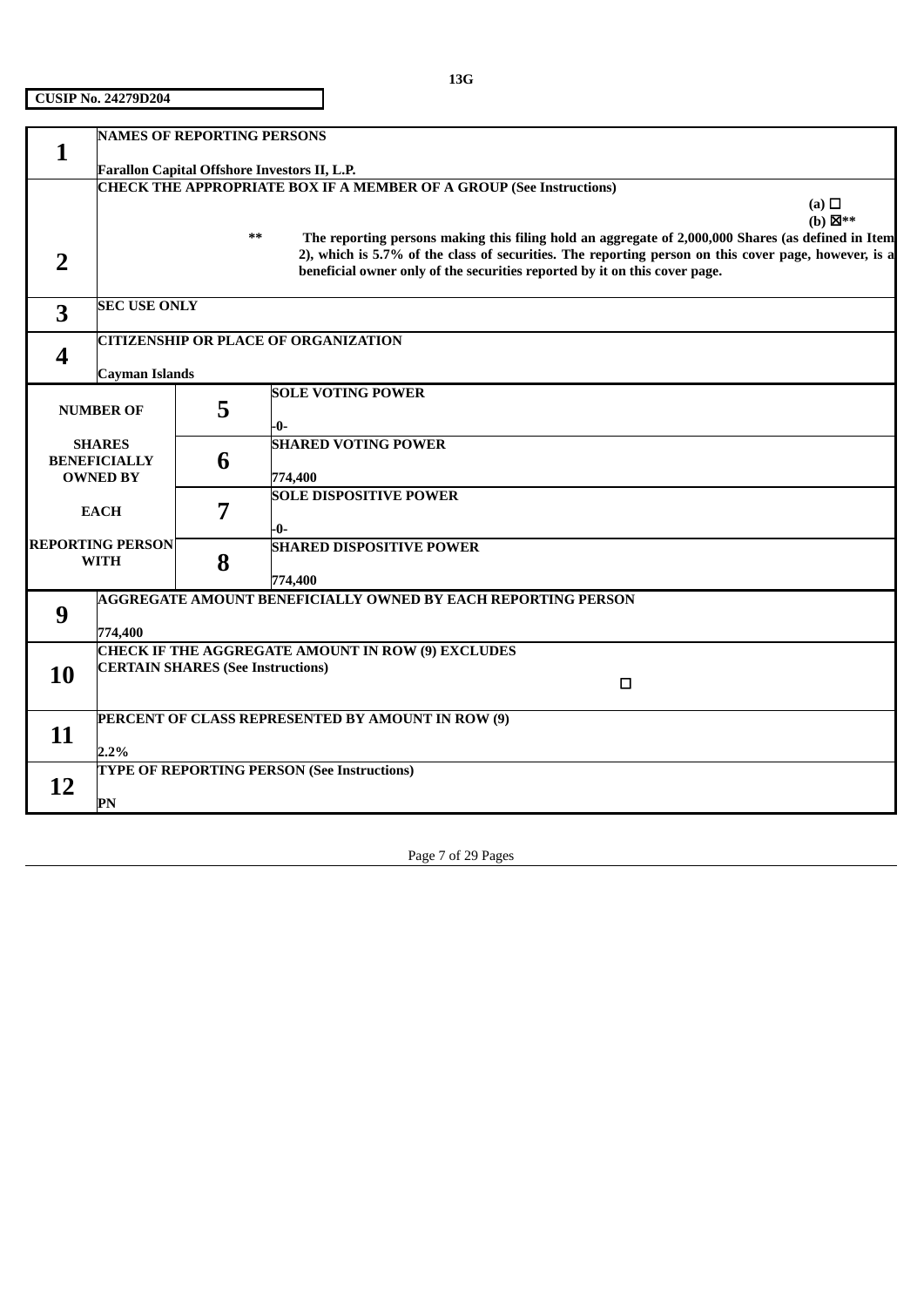|    | <b>NAMES OF REPORTING PERSONS</b>        |                                                                                                                  |                                                                                                      |                    |  |  |  |  |  |
|----|------------------------------------------|------------------------------------------------------------------------------------------------------------------|------------------------------------------------------------------------------------------------------|--------------------|--|--|--|--|--|
| 1  |                                          |                                                                                                                  |                                                                                                      |                    |  |  |  |  |  |
|    |                                          | Farallon Capital F5 Master I, L.P.<br><b>CHECK THE APPROPRIATE BOX IF A MEMBER OF A GROUP (See Instructions)</b> |                                                                                                      |                    |  |  |  |  |  |
|    |                                          |                                                                                                                  |                                                                                                      | (a) $\Box$         |  |  |  |  |  |
|    |                                          |                                                                                                                  |                                                                                                      | $(b) \boxtimes$ ** |  |  |  |  |  |
|    |                                          | **                                                                                                               | The reporting persons making this filing hold an aggregate of 2,000,000 Shares (as defined in Item   |                    |  |  |  |  |  |
|    |                                          |                                                                                                                  | 2), which is 5.7% of the class of securities. The reporting person on this cover page, however, is a |                    |  |  |  |  |  |
| 2  |                                          |                                                                                                                  | beneficial owner only of the securities reported by it on this cover page.                           |                    |  |  |  |  |  |
|    |                                          |                                                                                                                  |                                                                                                      |                    |  |  |  |  |  |
| 3  | <b>SEC USE ONLY</b>                      |                                                                                                                  |                                                                                                      |                    |  |  |  |  |  |
|    |                                          |                                                                                                                  |                                                                                                      |                    |  |  |  |  |  |
|    |                                          |                                                                                                                  | <b>CITIZENSHIP OR PLACE OF ORGANIZATION</b>                                                          |                    |  |  |  |  |  |
| 4  |                                          |                                                                                                                  |                                                                                                      |                    |  |  |  |  |  |
|    | <b>Cayman Islands</b>                    |                                                                                                                  |                                                                                                      |                    |  |  |  |  |  |
|    |                                          |                                                                                                                  | <b>SOLE VOTING POWER</b>                                                                             |                    |  |  |  |  |  |
|    | <b>NUMBER OF</b>                         | 5                                                                                                                |                                                                                                      |                    |  |  |  |  |  |
|    |                                          |                                                                                                                  | -0-                                                                                                  |                    |  |  |  |  |  |
|    | <b>SHARES</b><br><b>BENEFICIALLY</b>     |                                                                                                                  | <b>SHARED VOTING POWER</b>                                                                           |                    |  |  |  |  |  |
|    | <b>OWNED BY</b>                          | 6                                                                                                                | 132,800                                                                                              |                    |  |  |  |  |  |
|    |                                          |                                                                                                                  | <b>SOLE DISPOSITIVE POWER</b>                                                                        |                    |  |  |  |  |  |
|    | <b>EACH</b>                              | 7                                                                                                                |                                                                                                      |                    |  |  |  |  |  |
|    |                                          |                                                                                                                  | -0-                                                                                                  |                    |  |  |  |  |  |
|    | <b>REPORTING PERSON</b>                  |                                                                                                                  | <b>SHARED DISPOSITIVE POWER</b>                                                                      |                    |  |  |  |  |  |
|    | <b>WITH</b>                              | 8                                                                                                                |                                                                                                      |                    |  |  |  |  |  |
|    |                                          |                                                                                                                  | 132,800                                                                                              |                    |  |  |  |  |  |
|    |                                          |                                                                                                                  | <b>AGGREGATE AMOUNT BENEFICIALLY OWNED BY EACH REPORTING PERSON</b>                                  |                    |  |  |  |  |  |
| 9  |                                          |                                                                                                                  |                                                                                                      |                    |  |  |  |  |  |
|    | 132,800                                  |                                                                                                                  |                                                                                                      |                    |  |  |  |  |  |
|    |                                          | CHECK IF THE AGGREGATE AMOUNT IN ROW (9) EXCLUDES                                                                |                                                                                                      |                    |  |  |  |  |  |
| 10 | <b>CERTAIN SHARES (See Instructions)</b> |                                                                                                                  |                                                                                                      |                    |  |  |  |  |  |
|    |                                          |                                                                                                                  | □                                                                                                    |                    |  |  |  |  |  |
|    |                                          |                                                                                                                  |                                                                                                      |                    |  |  |  |  |  |
| 11 |                                          |                                                                                                                  | PERCENT OF CLASS REPRESENTED BY AMOUNT IN ROW (9)                                                    |                    |  |  |  |  |  |
|    | 0.4%                                     |                                                                                                                  |                                                                                                      |                    |  |  |  |  |  |
|    |                                          |                                                                                                                  | <b>TYPE OF REPORTING PERSON (See Instructions)</b>                                                   |                    |  |  |  |  |  |
| 12 |                                          |                                                                                                                  |                                                                                                      |                    |  |  |  |  |  |
|    | PN                                       |                                                                                                                  |                                                                                                      |                    |  |  |  |  |  |

Page 8 of 29 Pages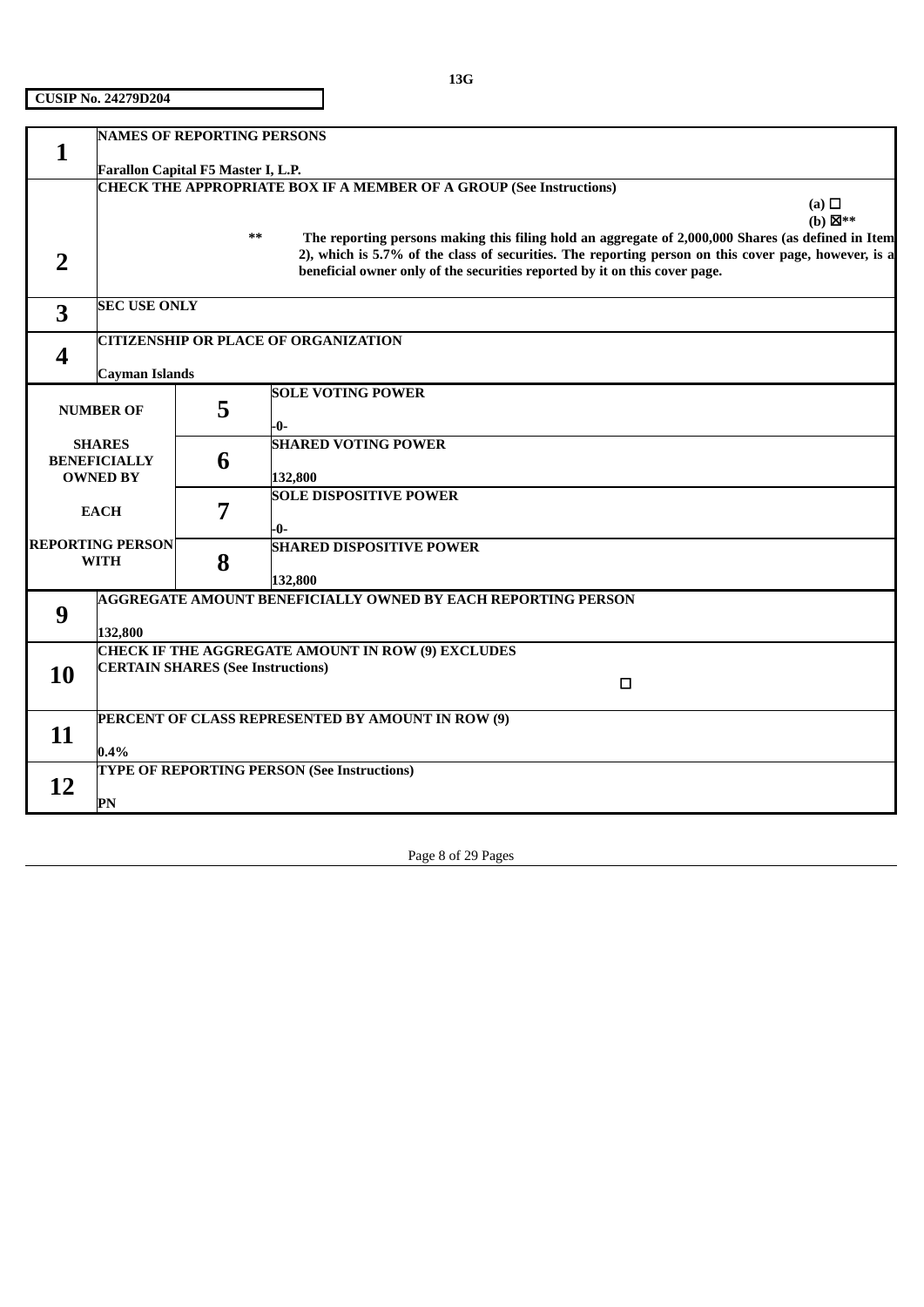| $\mathbf{1}$   | <b>NAMES OF REPORTING PERSONS</b>        |    |                                                                                                      |                    |  |
|----------------|------------------------------------------|----|------------------------------------------------------------------------------------------------------|--------------------|--|
|                | Farallon Capital (AM) Investors, L.P.    |    |                                                                                                      |                    |  |
|                |                                          |    | <b>CHECK THE APPROPRIATE BOX IF A MEMBER OF A GROUP (See Instructions)</b>                           |                    |  |
|                |                                          |    |                                                                                                      | (a) $\Box$         |  |
|                |                                          | ** | The reporting persons making this filing hold an aggregate of 2,000,000 Shares (as defined in Item   | (b) $\boxtimes$ ** |  |
|                |                                          |    | 2), which is 5.7% of the class of securities. The reporting person on this cover page, however, is a |                    |  |
| $\overline{2}$ |                                          |    | beneficial owner only of the securities reported by it on this cover page.                           |                    |  |
|                |                                          |    |                                                                                                      |                    |  |
| 3              | <b>SEC USE ONLY</b>                      |    |                                                                                                      |                    |  |
|                |                                          |    | <b>CITIZENSHIP OR PLACE OF ORGANIZATION</b>                                                          |                    |  |
| 4              | <b>Delaware</b>                          |    |                                                                                                      |                    |  |
|                |                                          |    | <b>SOLE VOTING POWER</b>                                                                             |                    |  |
|                | <b>NUMBER OF</b>                         | 5  |                                                                                                      |                    |  |
|                |                                          |    | -0-                                                                                                  |                    |  |
|                | <b>SHARES</b><br><b>BENEFICIALLY</b>     | 6  | <b>SHARED VOTING POWER</b>                                                                           |                    |  |
|                | <b>OWNED BY</b>                          |    | 37,200                                                                                               |                    |  |
|                |                                          |    | <b>SOLE DISPOSITIVE POWER</b>                                                                        |                    |  |
|                | <b>EACH</b>                              | 7  |                                                                                                      |                    |  |
|                | <b>REPORTING PERSON</b>                  |    | -0-<br><b>SHARED DISPOSITIVE POWER</b>                                                               |                    |  |
|                | <b>WITH</b>                              | 8  |                                                                                                      |                    |  |
|                |                                          |    | 37,200                                                                                               |                    |  |
|                |                                          |    | <b>AGGREGATE AMOUNT BENEFICIALLY OWNED BY EACH REPORTING PERSON</b>                                  |                    |  |
| 9              | 37,200                                   |    |                                                                                                      |                    |  |
|                |                                          |    | CHECK IF THE AGGREGATE AMOUNT IN ROW (9) EXCLUDES                                                    |                    |  |
| 10             | <b>CERTAIN SHARES (See Instructions)</b> |    |                                                                                                      |                    |  |
|                |                                          |    | □                                                                                                    |                    |  |
|                |                                          |    | PERCENT OF CLASS REPRESENTED BY AMOUNT IN ROW (9)                                                    |                    |  |
| 11             |                                          |    |                                                                                                      |                    |  |
|                | 0.1%                                     |    |                                                                                                      |                    |  |
| 12             |                                          |    | <b>TYPE OF REPORTING PERSON (See Instructions)</b>                                                   |                    |  |
|                | PN                                       |    |                                                                                                      |                    |  |

Page 9 of 29 Pages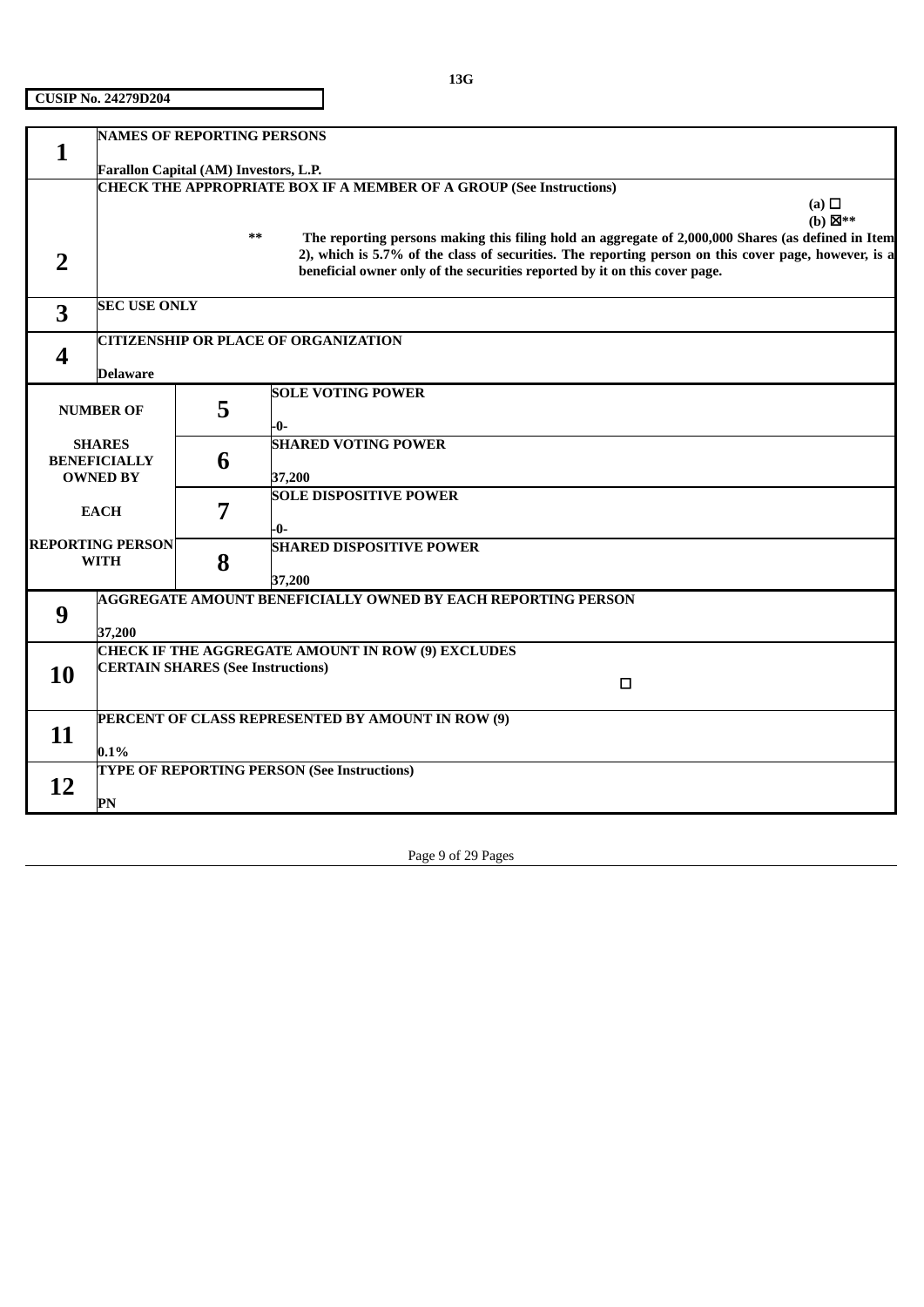|    | <b>NAMES OF REPORTING PERSONS</b>                                                                              |                                          |                                                                                                      |                    |  |  |
|----|----------------------------------------------------------------------------------------------------------------|------------------------------------------|------------------------------------------------------------------------------------------------------|--------------------|--|--|
| 1  |                                                                                                                |                                          |                                                                                                      |                    |  |  |
|    | <b>Farallon Partners, L.L.C.</b><br><b>CHECK THE APPROPRIATE BOX IF A MEMBER OF A GROUP (See Instructions)</b> |                                          |                                                                                                      |                    |  |  |
|    |                                                                                                                |                                          |                                                                                                      | (a) $\Box$         |  |  |
|    |                                                                                                                |                                          |                                                                                                      | $(b) \boxtimes$ ** |  |  |
|    |                                                                                                                | $***$                                    | The reporting persons making this filing hold an aggregate of 2,000,000 Shares (as defined in Item   |                    |  |  |
| 2  |                                                                                                                |                                          | 2), which is 5.7% of the class of securities. The reporting person on this cover page, however, is a |                    |  |  |
|    |                                                                                                                |                                          | beneficial owner only of the securities reported by it on this cover page.                           |                    |  |  |
|    |                                                                                                                |                                          |                                                                                                      |                    |  |  |
| 3  | <b>SEC USE ONLY</b>                                                                                            |                                          |                                                                                                      |                    |  |  |
|    |                                                                                                                |                                          |                                                                                                      |                    |  |  |
|    |                                                                                                                |                                          | <b>CITIZENSHIP OR PLACE OF ORGANIZATION</b>                                                          |                    |  |  |
| 4  | <b>Delaware</b>                                                                                                |                                          |                                                                                                      |                    |  |  |
|    |                                                                                                                |                                          | <b>SOLE VOTING POWER</b>                                                                             |                    |  |  |
|    | <b>NUMBER OF</b>                                                                                               | 5                                        |                                                                                                      |                    |  |  |
|    |                                                                                                                |                                          | -0-                                                                                                  |                    |  |  |
|    | <b>SHARES</b>                                                                                                  |                                          | <b>SHARED VOTING POWER</b>                                                                           |                    |  |  |
|    | <b>BENEFICIALLY</b>                                                                                            | 6                                        |                                                                                                      |                    |  |  |
|    | <b>OWNED BY</b>                                                                                                |                                          | 1,867,200                                                                                            |                    |  |  |
|    |                                                                                                                |                                          | <b>SOLE DISPOSITIVE POWER</b>                                                                        |                    |  |  |
|    | <b>EACH</b>                                                                                                    | 7                                        |                                                                                                      |                    |  |  |
|    | <b>REPORTING PERSON</b>                                                                                        |                                          | -0-                                                                                                  |                    |  |  |
|    | <b>WITH</b>                                                                                                    | 8                                        | <b>SHARED DISPOSITIVE POWER</b>                                                                      |                    |  |  |
|    |                                                                                                                |                                          | 1,867,200                                                                                            |                    |  |  |
|    |                                                                                                                |                                          | <b>AGGREGATE AMOUNT BENEFICIALLY OWNED BY EACH REPORTING PERSON</b>                                  |                    |  |  |
| 9  |                                                                                                                |                                          |                                                                                                      |                    |  |  |
|    | 1,867,200                                                                                                      |                                          |                                                                                                      |                    |  |  |
|    |                                                                                                                |                                          | <b>CHECK IF THE AGGREGATE AMOUNT IN ROW (9) EXCLUDES</b>                                             |                    |  |  |
| 10 |                                                                                                                | <b>CERTAIN SHARES (See Instructions)</b> |                                                                                                      |                    |  |  |
|    |                                                                                                                |                                          | □                                                                                                    |                    |  |  |
|    |                                                                                                                |                                          |                                                                                                      |                    |  |  |
| 11 |                                                                                                                |                                          | PERCENT OF CLASS REPRESENTED BY AMOUNT IN ROW (9)                                                    |                    |  |  |
|    | 5.3%                                                                                                           |                                          |                                                                                                      |                    |  |  |
|    |                                                                                                                |                                          | <b>TYPE OF REPORTING PERSON (See Instructions)</b>                                                   |                    |  |  |
| 12 |                                                                                                                |                                          |                                                                                                      |                    |  |  |
|    | 00                                                                                                             |                                          |                                                                                                      |                    |  |  |

Page 10 of 29 Pages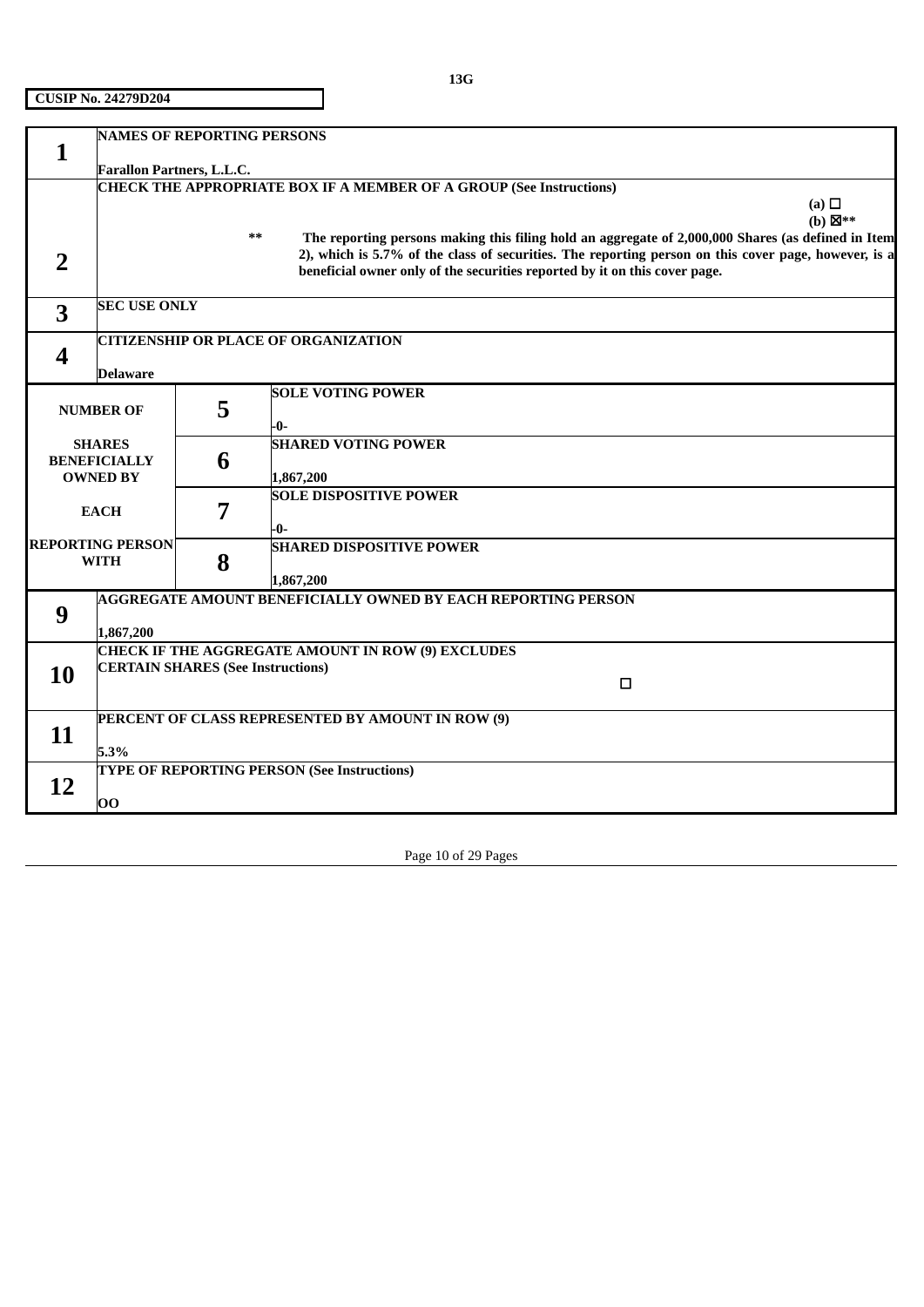|                | <b>NAMES OF REPORTING PERSONS</b>                                   |       |                                                                                                                                                                                                            |                    |  |
|----------------|---------------------------------------------------------------------|-------|------------------------------------------------------------------------------------------------------------------------------------------------------------------------------------------------------------|--------------------|--|
| 1              |                                                                     |       |                                                                                                                                                                                                            |                    |  |
|                | Farallon Institutional (GP) V, L.L.C.                               |       |                                                                                                                                                                                                            |                    |  |
|                | CHECK THE APPROPRIATE BOX IF A MEMBER OF A GROUP (See Instructions) |       |                                                                                                                                                                                                            |                    |  |
|                |                                                                     |       |                                                                                                                                                                                                            | (a) $\Box$         |  |
|                |                                                                     | $***$ |                                                                                                                                                                                                            | (b) $\boxtimes$ ** |  |
|                |                                                                     |       | The reporting persons making this filing hold an aggregate of 2,000,000 Shares (as defined in Item<br>2), which is 5.7% of the class of securities. The reporting person on this cover page, however, is a |                    |  |
| $\overline{2}$ |                                                                     |       | beneficial owner only of the securities reported by it on this cover page.                                                                                                                                 |                    |  |
|                |                                                                     |       |                                                                                                                                                                                                            |                    |  |
| 3              | <b>SEC USE ONLY</b>                                                 |       |                                                                                                                                                                                                            |                    |  |
|                |                                                                     |       |                                                                                                                                                                                                            |                    |  |
|                |                                                                     |       | <b>CITIZENSHIP OR PLACE OF ORGANIZATION</b>                                                                                                                                                                |                    |  |
| 4              |                                                                     |       |                                                                                                                                                                                                            |                    |  |
|                | Delaware                                                            |       | <b>SOLE VOTING POWER</b>                                                                                                                                                                                   |                    |  |
|                | <b>NUMBER OF</b>                                                    | 5     |                                                                                                                                                                                                            |                    |  |
|                |                                                                     |       | -0-                                                                                                                                                                                                        |                    |  |
|                | <b>SHARES</b>                                                       |       | <b>SHARED VOTING POWER</b>                                                                                                                                                                                 |                    |  |
|                | <b>BENEFICIALLY</b>                                                 | 6     |                                                                                                                                                                                                            |                    |  |
|                | <b>OWNED BY</b>                                                     |       | 70,200                                                                                                                                                                                                     |                    |  |
|                |                                                                     |       | <b>SOLE DISPOSITIVE POWER</b>                                                                                                                                                                              |                    |  |
|                | <b>EACH</b>                                                         | 7     |                                                                                                                                                                                                            |                    |  |
|                | <b>REPORTING PERSON</b>                                             |       | -0-<br><b>SHARED DISPOSITIVE POWER</b>                                                                                                                                                                     |                    |  |
|                | <b>WITH</b>                                                         | 8     |                                                                                                                                                                                                            |                    |  |
|                |                                                                     |       | 70,200                                                                                                                                                                                                     |                    |  |
|                |                                                                     |       | AGGREGATE AMOUNT BENEFICIALLY OWNED BY EACH REPORTING PERSON                                                                                                                                               |                    |  |
| 9              |                                                                     |       |                                                                                                                                                                                                            |                    |  |
|                | 70,200                                                              |       |                                                                                                                                                                                                            |                    |  |
|                |                                                                     |       | <b>CHECK IF THE AGGREGATE AMOUNT IN ROW (9) EXCLUDES</b>                                                                                                                                                   |                    |  |
| 10             | <b>CERTAIN SHARES (See Instructions)</b>                            |       | $\Box$                                                                                                                                                                                                     |                    |  |
|                |                                                                     |       |                                                                                                                                                                                                            |                    |  |
|                | PERCENT OF CLASS REPRESENTED BY AMOUNT IN ROW (9)                   |       |                                                                                                                                                                                                            |                    |  |
| 11             |                                                                     |       |                                                                                                                                                                                                            |                    |  |
|                | $0.2\%$                                                             |       |                                                                                                                                                                                                            |                    |  |
|                |                                                                     |       | <b>TYPE OF REPORTING PERSON (See Instructions)</b>                                                                                                                                                         |                    |  |
| 12             |                                                                     |       |                                                                                                                                                                                                            |                    |  |
|                | 00                                                                  |       |                                                                                                                                                                                                            |                    |  |

Page 11 of 29 Pages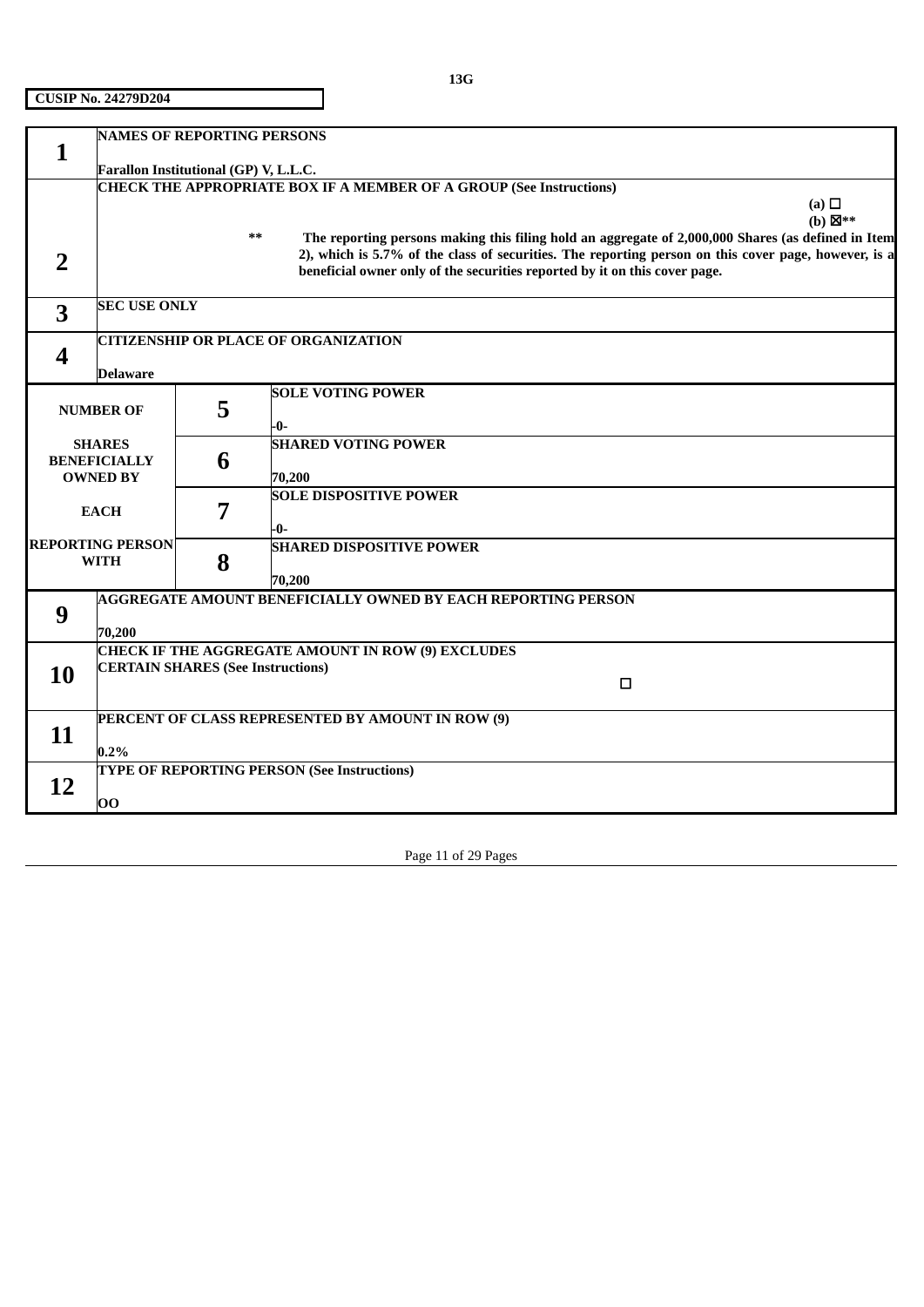|                                                          | <b>NAMES OF REPORTING PERSONS</b>                                                                      |                                          |                                                                                                      |                    |  |  |  |
|----------------------------------------------------------|--------------------------------------------------------------------------------------------------------|------------------------------------------|------------------------------------------------------------------------------------------------------|--------------------|--|--|--|
| 1                                                        |                                                                                                        |                                          |                                                                                                      |                    |  |  |  |
|                                                          | Farallon F5 (GP), L.L.C.<br><b>CHECK THE APPROPRIATE BOX IF A MEMBER OF A GROUP (See Instructions)</b> |                                          |                                                                                                      |                    |  |  |  |
|                                                          |                                                                                                        |                                          |                                                                                                      | (a) $\Box$         |  |  |  |
|                                                          |                                                                                                        |                                          |                                                                                                      | $(b) \boxtimes$ ** |  |  |  |
|                                                          |                                                                                                        | $***$                                    | The reporting persons making this filing hold an aggregate of 2,000,000 Shares (as defined in Item   |                    |  |  |  |
|                                                          |                                                                                                        |                                          | 2), which is 5.7% of the class of securities. The reporting person on this cover page, however, is a |                    |  |  |  |
| 2                                                        |                                                                                                        |                                          | beneficial owner only of the securities reported by it on this cover page.                           |                    |  |  |  |
|                                                          |                                                                                                        |                                          |                                                                                                      |                    |  |  |  |
| 3                                                        | <b>SEC USE ONLY</b>                                                                                    |                                          |                                                                                                      |                    |  |  |  |
|                                                          |                                                                                                        |                                          |                                                                                                      |                    |  |  |  |
|                                                          |                                                                                                        |                                          | <b>CITIZENSHIP OR PLACE OF ORGANIZATION</b>                                                          |                    |  |  |  |
| 4                                                        |                                                                                                        |                                          |                                                                                                      |                    |  |  |  |
|                                                          | <b>Delaware</b>                                                                                        |                                          |                                                                                                      |                    |  |  |  |
|                                                          |                                                                                                        |                                          | <b>SOLE VOTING POWER</b>                                                                             |                    |  |  |  |
|                                                          | <b>NUMBER OF</b>                                                                                       | 5                                        |                                                                                                      |                    |  |  |  |
|                                                          |                                                                                                        |                                          | -0-                                                                                                  |                    |  |  |  |
|                                                          | <b>SHARES</b>                                                                                          |                                          | <b>SHARED VOTING POWER</b>                                                                           |                    |  |  |  |
|                                                          | <b>BENEFICIALLY</b>                                                                                    | 6                                        |                                                                                                      |                    |  |  |  |
|                                                          | <b>OWNED BY</b>                                                                                        |                                          | 132,800                                                                                              |                    |  |  |  |
|                                                          | <b>EACH</b>                                                                                            | 7                                        | <b>SOLE DISPOSITIVE POWER</b>                                                                        |                    |  |  |  |
|                                                          |                                                                                                        |                                          | -0-                                                                                                  |                    |  |  |  |
|                                                          | <b>REPORTING PERSON</b>                                                                                |                                          | <b>SHARED DISPOSITIVE POWER</b>                                                                      |                    |  |  |  |
|                                                          | <b>WITH</b>                                                                                            | 8                                        |                                                                                                      |                    |  |  |  |
|                                                          |                                                                                                        |                                          | 132,800                                                                                              |                    |  |  |  |
|                                                          |                                                                                                        |                                          | <b>AGGREGATE AMOUNT BENEFICIALLY OWNED BY EACH REPORTING PERSON</b>                                  |                    |  |  |  |
| 9                                                        |                                                                                                        |                                          |                                                                                                      |                    |  |  |  |
|                                                          | 132,800                                                                                                |                                          |                                                                                                      |                    |  |  |  |
| <b>CHECK IF THE AGGREGATE AMOUNT IN ROW (9) EXCLUDES</b> |                                                                                                        |                                          |                                                                                                      |                    |  |  |  |
| 10                                                       |                                                                                                        | <b>CERTAIN SHARES (See Instructions)</b> |                                                                                                      |                    |  |  |  |
|                                                          |                                                                                                        |                                          | □                                                                                                    |                    |  |  |  |
|                                                          |                                                                                                        |                                          |                                                                                                      |                    |  |  |  |
|                                                          |                                                                                                        |                                          | PERCENT OF CLASS REPRESENTED BY AMOUNT IN ROW (9)                                                    |                    |  |  |  |
| 11                                                       |                                                                                                        |                                          |                                                                                                      |                    |  |  |  |
|                                                          | 0.4%                                                                                                   |                                          |                                                                                                      |                    |  |  |  |
|                                                          |                                                                                                        |                                          | <b>TYPE OF REPORTING PERSON (See Instructions)</b>                                                   |                    |  |  |  |
| 12                                                       | 00                                                                                                     |                                          |                                                                                                      |                    |  |  |  |
|                                                          |                                                                                                        |                                          |                                                                                                      |                    |  |  |  |

Page 12 of 29 Pages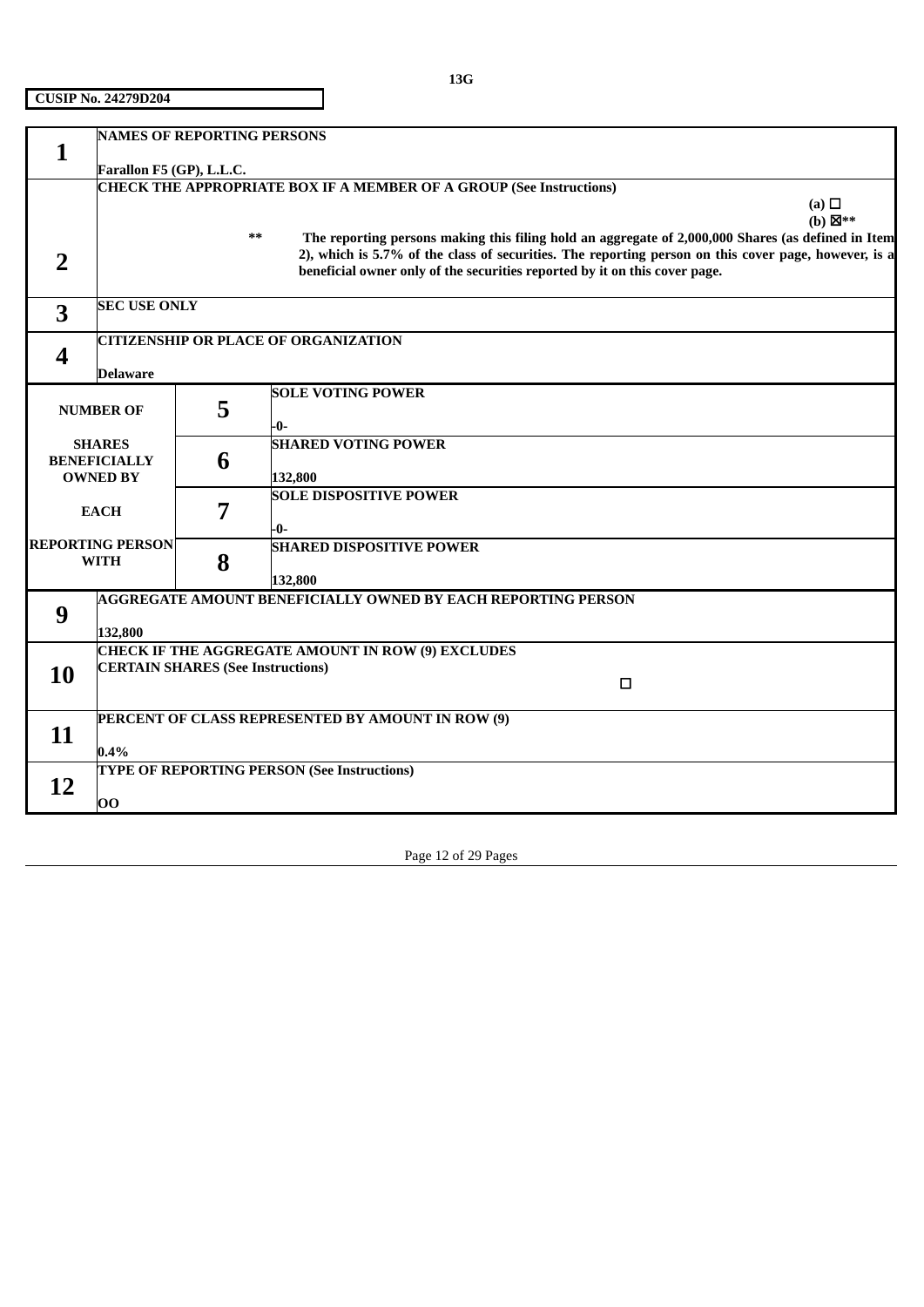**13G**

|                | <b>NAMES OF REPORTING PERSONS</b>        |    |                                                                                                      |
|----------------|------------------------------------------|----|------------------------------------------------------------------------------------------------------|
| $\mathbf{1}$   |                                          |    |                                                                                                      |
|                | <b>Philip D. Dreyfuss</b>                |    |                                                                                                      |
|                |                                          |    | CHECK THE APPROPRIATE BOX IF A MEMBER OF A GROUP (See Instructions)                                  |
|                |                                          |    | (a) $\Box$                                                                                           |
|                |                                          | ** | $(b) \boxtimes$ **                                                                                   |
|                |                                          |    | The reporting persons making this filing hold an aggregate of 2,000,000 Shares (as defined in Item   |
| $\overline{2}$ |                                          |    | 2), which is 5.7% of the class of securities. The reporting person on this cover page, however, is a |
|                |                                          |    | beneficial owner only of the securities reported by it on this cover page.                           |
|                | <b>SEC USE ONLY</b>                      |    |                                                                                                      |
| 3              |                                          |    |                                                                                                      |
|                |                                          |    | <b>CITIZENSHIP OR PLACE OF ORGANIZATION</b>                                                          |
| 4              |                                          |    |                                                                                                      |
|                | <b>United States</b>                     |    |                                                                                                      |
|                |                                          |    | <b>SOLE VOTING POWER</b>                                                                             |
|                | <b>NUMBER OF</b>                         | 5  |                                                                                                      |
|                |                                          |    | -0-                                                                                                  |
|                | <b>SHARES</b>                            |    | <b>SHARED VOTING POWER</b>                                                                           |
|                | <b>BENEFICIALLY</b>                      | 6  |                                                                                                      |
|                | <b>OWNED BY</b>                          |    | 2,000,000                                                                                            |
|                |                                          |    | <b>SOLE DISPOSITIVE POWER</b>                                                                        |
|                | <b>EACH</b>                              | 7  |                                                                                                      |
|                |                                          |    | -0-                                                                                                  |
|                | <b>REPORTING PERSON</b>                  |    | <b>SHARED DISPOSITIVE POWER</b>                                                                      |
|                | <b>WITH</b>                              | 8  |                                                                                                      |
|                |                                          |    | 2,000,000                                                                                            |
|                |                                          |    | <b>AGGREGATE AMOUNT BENEFICIALLY OWNED BY EACH REPORTING PERSON</b>                                  |
| 9              |                                          |    |                                                                                                      |
|                | 2,000,000                                |    |                                                                                                      |
|                |                                          |    | CHECK IF THE AGGREGATE AMOUNT IN ROW (9) EXCLUDES                                                    |
| <b>10</b>      | <b>CERTAIN SHARES (See Instructions)</b> |    |                                                                                                      |
|                |                                          |    | $\bf{0}$                                                                                             |
|                |                                          |    |                                                                                                      |
|                |                                          |    | PERCENT OF CLASS REPRESENTED BY AMOUNT IN ROW (9)                                                    |
| 11             |                                          |    |                                                                                                      |
|                | 5.7%                                     |    |                                                                                                      |
|                |                                          |    | <b>TYPE OF REPORTING PERSON (See Instructions)</b>                                                   |
| 12             |                                          |    |                                                                                                      |
|                | IN                                       |    |                                                                                                      |

Page 13 of 29 Pages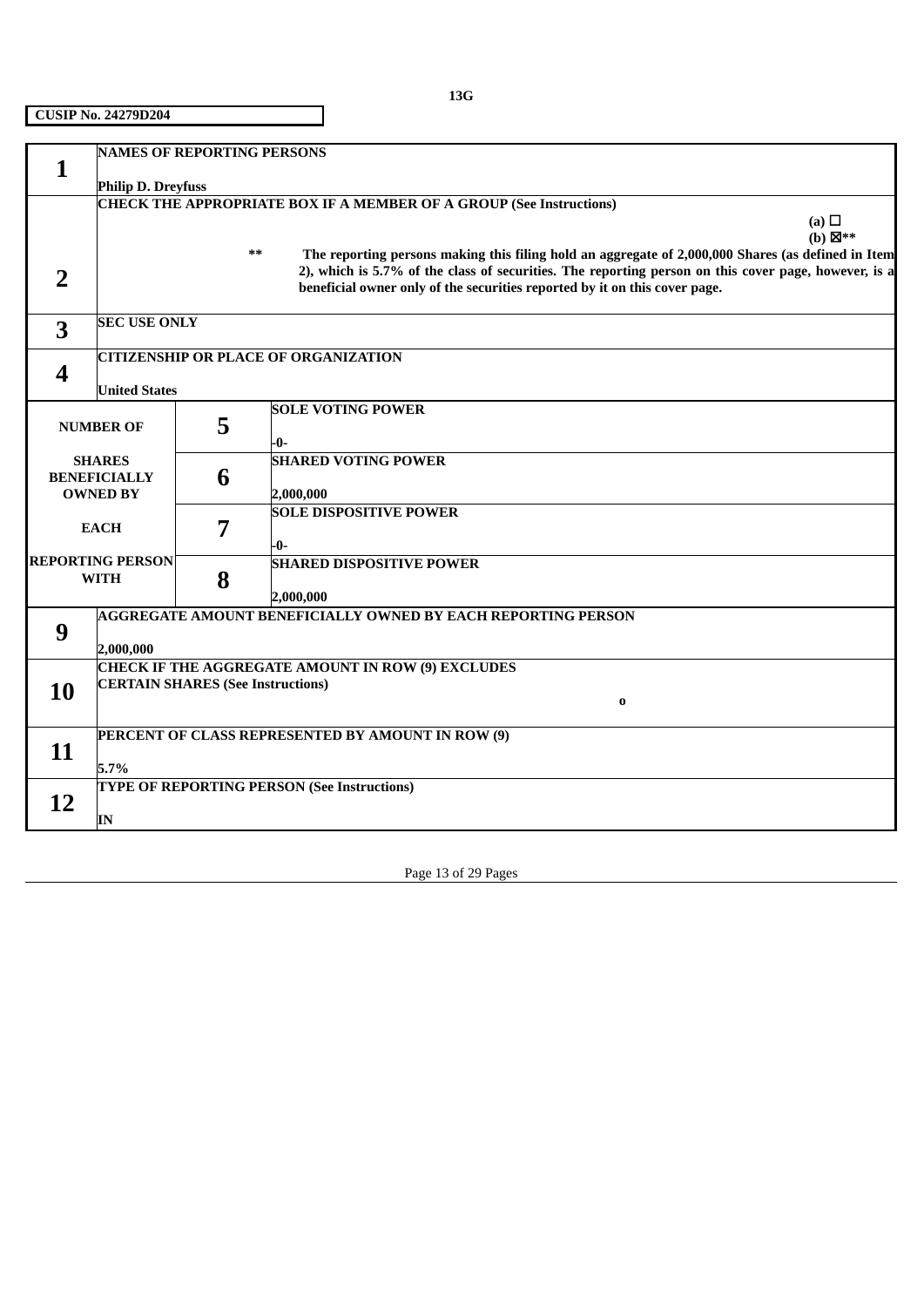| $\mathbf{1}$   | <b>NAMES OF REPORTING PERSONS</b>                                                                    |    |                                                                                                    |                    |  |  |  |
|----------------|------------------------------------------------------------------------------------------------------|----|----------------------------------------------------------------------------------------------------|--------------------|--|--|--|
|                | Michael B. Fisch                                                                                     |    |                                                                                                    |                    |  |  |  |
|                |                                                                                                      |    | CHECK THE APPROPRIATE BOX IF A MEMBER OF A GROUP (See Instructions)                                |                    |  |  |  |
|                | (a) $\Box$                                                                                           |    |                                                                                                    |                    |  |  |  |
|                |                                                                                                      |    |                                                                                                    | (b) $\boxtimes$ ** |  |  |  |
|                |                                                                                                      | ** | The reporting persons making this filing hold an aggregate of 2,000,000 Shares (as defined in Item |                    |  |  |  |
|                | 2), which is 5.7% of the class of securities. The reporting person on this cover page, however, is a |    |                                                                                                    |                    |  |  |  |
| $\overline{2}$ |                                                                                                      |    | beneficial owner only of the securities reported by it on this cover page.                         |                    |  |  |  |
|                |                                                                                                      |    |                                                                                                    |                    |  |  |  |
| 3              | <b>SEC USE ONLY</b>                                                                                  |    |                                                                                                    |                    |  |  |  |
|                |                                                                                                      |    |                                                                                                    |                    |  |  |  |
|                |                                                                                                      |    | <b>CITIZENSHIP OR PLACE OF ORGANIZATION</b>                                                        |                    |  |  |  |
| 4              |                                                                                                      |    |                                                                                                    |                    |  |  |  |
|                | <b>United States</b>                                                                                 |    |                                                                                                    |                    |  |  |  |
|                |                                                                                                      |    | <b>SOLE VOTING POWER</b>                                                                           |                    |  |  |  |
|                | <b>NUMBER OF</b>                                                                                     | 5  |                                                                                                    |                    |  |  |  |
|                |                                                                                                      |    | -0-                                                                                                |                    |  |  |  |
|                | <b>SHARES</b>                                                                                        |    | <b>SHARED VOTING POWER</b>                                                                         |                    |  |  |  |
|                | <b>BENEFICIALLY</b>                                                                                  | 6  |                                                                                                    |                    |  |  |  |
|                | <b>OWNED BY</b>                                                                                      |    | 2,000,000                                                                                          |                    |  |  |  |
|                |                                                                                                      |    | <b>SOLE DISPOSITIVE POWER</b>                                                                      |                    |  |  |  |
|                | <b>EACH</b>                                                                                          | 7  |                                                                                                    |                    |  |  |  |
|                |                                                                                                      |    | -0-                                                                                                |                    |  |  |  |
|                | <b>REPORTING PERSON</b>                                                                              |    | <b>SHARED DISPOSITIVE POWER</b>                                                                    |                    |  |  |  |
|                | <b>WITH</b>                                                                                          | 8  |                                                                                                    |                    |  |  |  |
|                |                                                                                                      |    | 2,000,000                                                                                          |                    |  |  |  |
|                |                                                                                                      |    | <b>AGGREGATE AMOUNT BENEFICIALLY OWNED BY EACH REPORTING PERSON</b>                                |                    |  |  |  |
| 9              |                                                                                                      |    |                                                                                                    |                    |  |  |  |
|                | 2,000,000                                                                                            |    |                                                                                                    |                    |  |  |  |
|                | <b>CHECK IF THE AGGREGATE AMOUNT IN ROW (9) EXCLUDES</b><br><b>CERTAIN SHARES (See Instructions)</b> |    |                                                                                                    |                    |  |  |  |
| 10             |                                                                                                      |    | $\bf{0}$                                                                                           |                    |  |  |  |
|                |                                                                                                      |    |                                                                                                    |                    |  |  |  |
|                |                                                                                                      |    | PERCENT OF CLASS REPRESENTED BY AMOUNT IN ROW (9)                                                  |                    |  |  |  |
| 11             |                                                                                                      |    |                                                                                                    |                    |  |  |  |
|                | 5.7%                                                                                                 |    |                                                                                                    |                    |  |  |  |
|                |                                                                                                      |    | TYPE OF REPORTING PERSON (See Instructions)                                                        |                    |  |  |  |
| 12             |                                                                                                      |    |                                                                                                    |                    |  |  |  |
|                | IN                                                                                                   |    |                                                                                                    |                    |  |  |  |

Page 14 of 29 Pages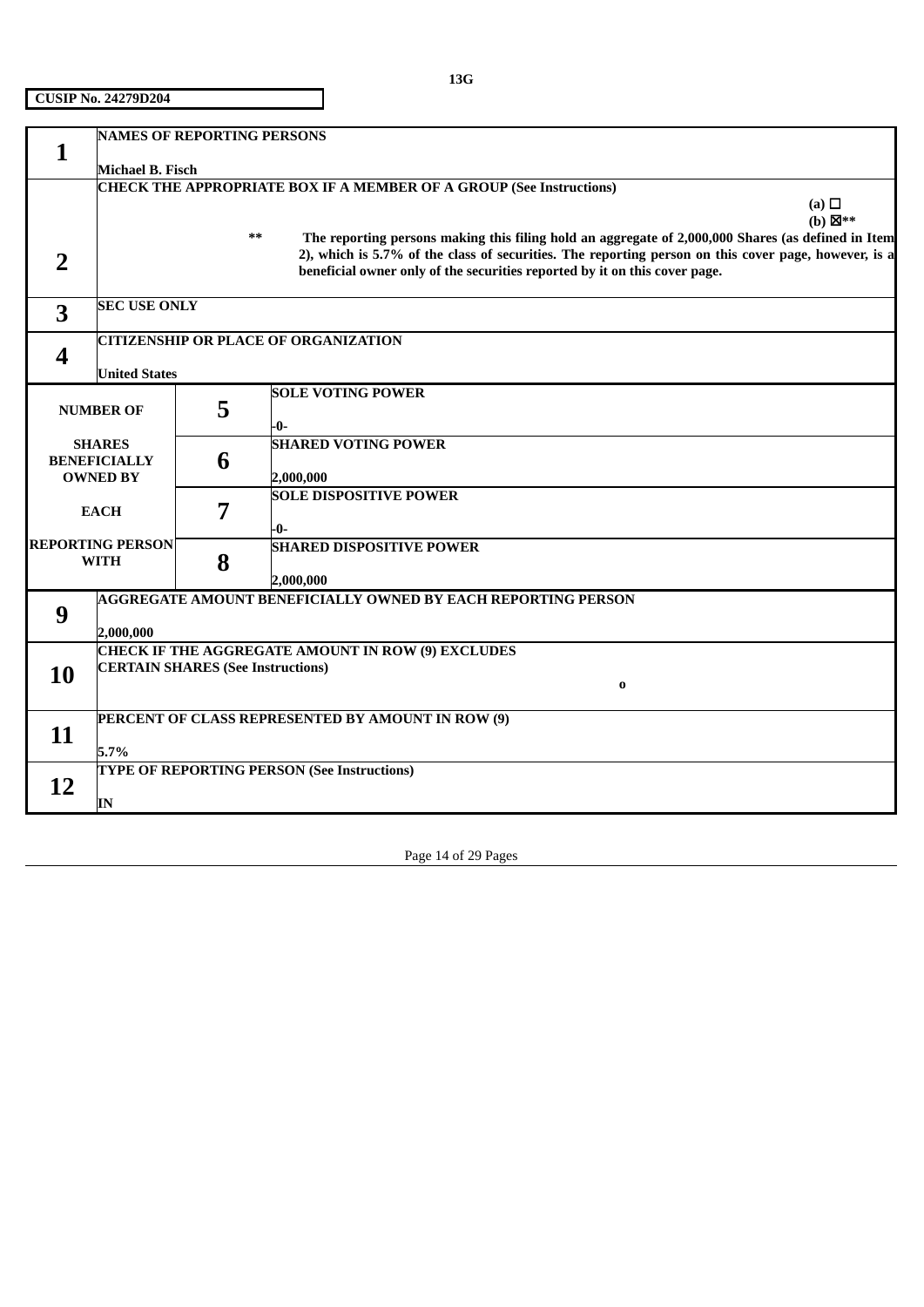|    | <b>NAMES OF REPORTING PERSONS</b> |                                          |                                                                                                      |                    |  |  |  |  |
|----|-----------------------------------|------------------------------------------|------------------------------------------------------------------------------------------------------|--------------------|--|--|--|--|
|    |                                   |                                          |                                                                                                      |                    |  |  |  |  |
|    | <b>Richard B. Fried</b>           |                                          |                                                                                                      |                    |  |  |  |  |
|    |                                   |                                          | CHECK THE APPROPRIATE BOX IF A MEMBER OF A GROUP (See Instructions)                                  |                    |  |  |  |  |
|    |                                   |                                          |                                                                                                      | (a) $\Box$         |  |  |  |  |
|    |                                   |                                          |                                                                                                      | (b) $\boxtimes$ ** |  |  |  |  |
|    |                                   | **                                       | The reporting persons making this filing hold an aggregate of 2,000,000 Shares (as defined in Item   |                    |  |  |  |  |
|    |                                   |                                          | 2), which is 5.7% of the class of securities. The reporting person on this cover page, however, is a |                    |  |  |  |  |
|    |                                   |                                          | beneficial owner only of the securities reported by it on this cover page.                           |                    |  |  |  |  |
|    |                                   |                                          |                                                                                                      |                    |  |  |  |  |
|    | <b>SEC USE ONLY</b>               |                                          |                                                                                                      |                    |  |  |  |  |
| 3  |                                   |                                          |                                                                                                      |                    |  |  |  |  |
|    |                                   |                                          | <b>CITIZENSHIP OR PLACE OF ORGANIZATION</b>                                                          |                    |  |  |  |  |
| 4  |                                   |                                          |                                                                                                      |                    |  |  |  |  |
|    | <b>United States</b>              |                                          |                                                                                                      |                    |  |  |  |  |
|    |                                   |                                          | <b>SOLE VOTING POWER</b>                                                                             |                    |  |  |  |  |
|    | <b>NUMBER OF</b>                  | 5                                        |                                                                                                      |                    |  |  |  |  |
|    |                                   |                                          | -0-                                                                                                  |                    |  |  |  |  |
|    | <b>SHARES</b>                     |                                          | <b>SHARED VOTING POWER</b>                                                                           |                    |  |  |  |  |
|    | <b>BENEFICIALLY</b>               | 6                                        |                                                                                                      |                    |  |  |  |  |
|    | <b>OWNED BY</b>                   |                                          |                                                                                                      |                    |  |  |  |  |
|    |                                   |                                          | 2,000,000                                                                                            |                    |  |  |  |  |
|    |                                   |                                          | <b>SOLE DISPOSITIVE POWER</b>                                                                        |                    |  |  |  |  |
|    | <b>EACH</b>                       | 7                                        |                                                                                                      |                    |  |  |  |  |
|    |                                   |                                          | -0-                                                                                                  |                    |  |  |  |  |
|    | <b>REPORTING PERSON</b>           |                                          | <b>SHARED DISPOSITIVE POWER</b>                                                                      |                    |  |  |  |  |
|    | <b>WITH</b>                       | 8                                        |                                                                                                      |                    |  |  |  |  |
|    |                                   |                                          | 2,000,000                                                                                            |                    |  |  |  |  |
|    |                                   |                                          | <b>AGGREGATE AMOUNT BENEFICIALLY OWNED BY EACH REPORTING PERSON</b>                                  |                    |  |  |  |  |
| 9  |                                   |                                          |                                                                                                      |                    |  |  |  |  |
|    | 2,000,000                         |                                          |                                                                                                      |                    |  |  |  |  |
|    |                                   |                                          | <b>CHECK IF THE AGGREGATE AMOUNT IN ROW (9) EXCLUDES</b>                                             |                    |  |  |  |  |
|    |                                   | <b>CERTAIN SHARES (See Instructions)</b> |                                                                                                      |                    |  |  |  |  |
| 10 |                                   |                                          | $\bf{0}$                                                                                             |                    |  |  |  |  |
|    |                                   |                                          |                                                                                                      |                    |  |  |  |  |
|    |                                   |                                          | PERCENT OF CLASS REPRESENTED BY AMOUNT IN ROW (9)                                                    |                    |  |  |  |  |
| 11 |                                   |                                          |                                                                                                      |                    |  |  |  |  |
|    | 5.7%                              |                                          |                                                                                                      |                    |  |  |  |  |
|    |                                   |                                          | <b>TYPE OF REPORTING PERSON (See Instructions)</b>                                                   |                    |  |  |  |  |
| 12 |                                   |                                          |                                                                                                      |                    |  |  |  |  |
|    | IN                                |                                          |                                                                                                      |                    |  |  |  |  |
|    |                                   |                                          |                                                                                                      |                    |  |  |  |  |

Page 15 of 29 Pages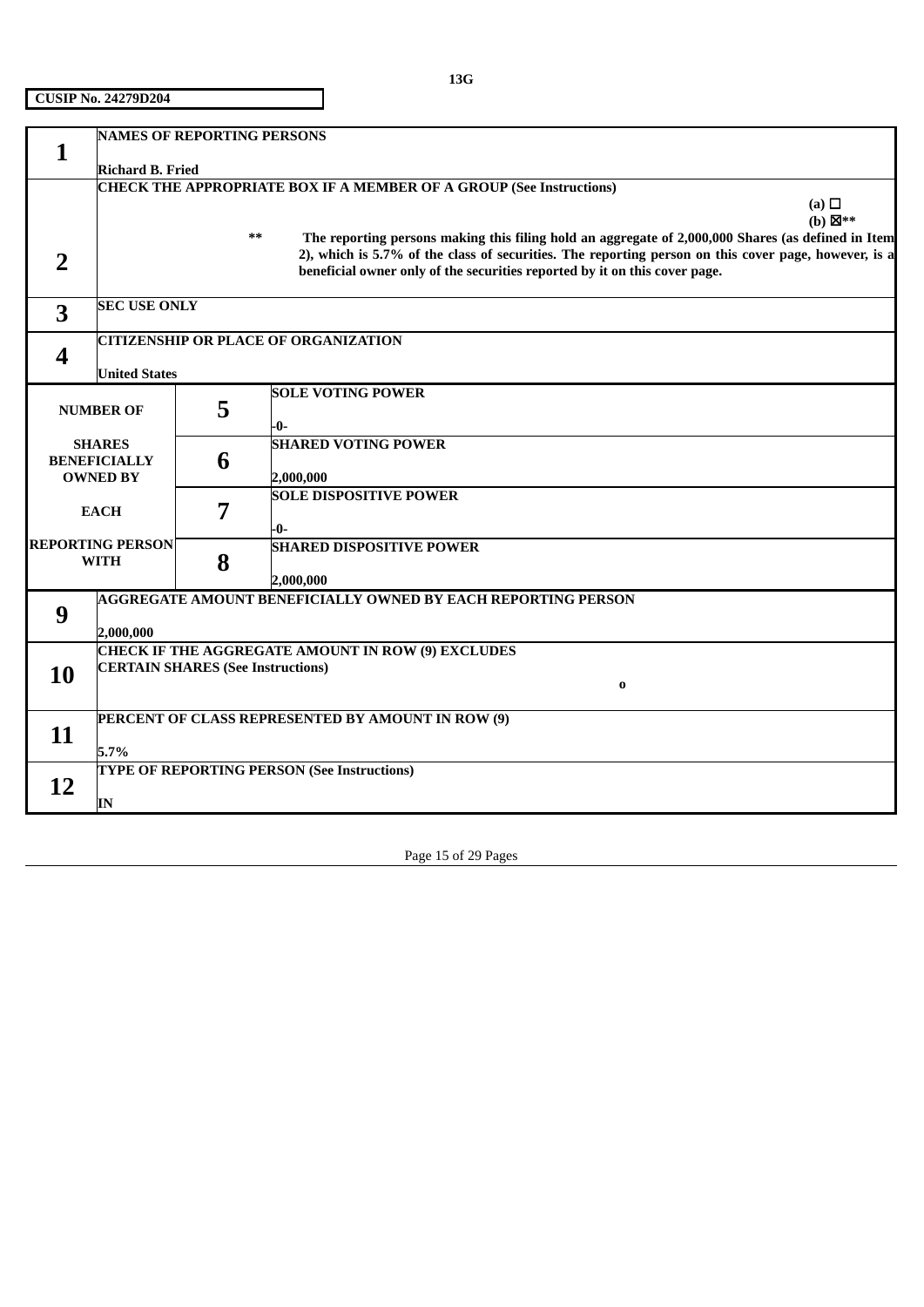|                | <b>NAMES OF REPORTING PERSONS</b>        |    |                                                                                                                                                                                    |                    |
|----------------|------------------------------------------|----|------------------------------------------------------------------------------------------------------------------------------------------------------------------------------------|--------------------|
| 1              |                                          |    |                                                                                                                                                                                    |                    |
|                | David T. Kim                             |    |                                                                                                                                                                                    |                    |
|                |                                          |    | CHECK THE APPROPRIATE BOX IF A MEMBER OF A GROUP (See Instructions)                                                                                                                |                    |
|                |                                          |    |                                                                                                                                                                                    | (a) $\Box$         |
|                |                                          |    |                                                                                                                                                                                    | (b) $\boxtimes$ ** |
|                |                                          | ** | The reporting persons making this filing hold an aggregate of 2,000,000 Shares (as defined in Item                                                                                 |                    |
| $\overline{2}$ |                                          |    | 2), which is 5.7% of the class of securities. The reporting person on this cover page, however, is a<br>beneficial owner only of the securities reported by it on this cover page. |                    |
|                |                                          |    |                                                                                                                                                                                    |                    |
|                | <b>SEC USE ONLY</b>                      |    |                                                                                                                                                                                    |                    |
| 3              |                                          |    |                                                                                                                                                                                    |                    |
|                |                                          |    | <b>CITIZENSHIP OR PLACE OF ORGANIZATION</b>                                                                                                                                        |                    |
| 4              |                                          |    |                                                                                                                                                                                    |                    |
|                | <b>United States</b>                     |    |                                                                                                                                                                                    |                    |
|                |                                          |    | <b>SOLE VOTING POWER</b>                                                                                                                                                           |                    |
|                | <b>NUMBER OF</b>                         | 5  | -0-                                                                                                                                                                                |                    |
|                | <b>SHARES</b>                            |    | <b>SHARED VOTING POWER</b>                                                                                                                                                         |                    |
|                | <b>BENEFICIALLY</b>                      | 6  |                                                                                                                                                                                    |                    |
|                | <b>OWNED BY</b>                          |    | 2,000,000                                                                                                                                                                          |                    |
|                |                                          |    | <b>SOLE DISPOSITIVE POWER</b>                                                                                                                                                      |                    |
|                | <b>EACH</b>                              | 7  |                                                                                                                                                                                    |                    |
|                | <b>REPORTING PERSON</b>                  |    | -0-                                                                                                                                                                                |                    |
|                | <b>WITH</b>                              | 8  | <b>SHARED DISPOSITIVE POWER</b>                                                                                                                                                    |                    |
|                |                                          |    | 2,000,000                                                                                                                                                                          |                    |
|                |                                          |    | <b>AGGREGATE AMOUNT BENEFICIALLY OWNED BY EACH REPORTING PERSON</b>                                                                                                                |                    |
| 9              |                                          |    |                                                                                                                                                                                    |                    |
|                | 2,000,000                                |    |                                                                                                                                                                                    |                    |
|                |                                          |    | CHECK IF THE AGGREGATE AMOUNT IN ROW (9) EXCLUDES                                                                                                                                  |                    |
| 10             | <b>CERTAIN SHARES (See Instructions)</b> |    |                                                                                                                                                                                    |                    |
|                |                                          |    | $\bf{0}$                                                                                                                                                                           |                    |
|                |                                          |    | PERCENT OF CLASS REPRESENTED BY AMOUNT IN ROW (9)                                                                                                                                  |                    |
| 11             |                                          |    |                                                                                                                                                                                    |                    |
|                | 5.7%                                     |    |                                                                                                                                                                                    |                    |
|                |                                          |    | <b>TYPE OF REPORTING PERSON (See Instructions)</b>                                                                                                                                 |                    |
| 12             |                                          |    |                                                                                                                                                                                    |                    |
|                | IN                                       |    |                                                                                                                                                                                    |                    |

Page 16 of 29 Pages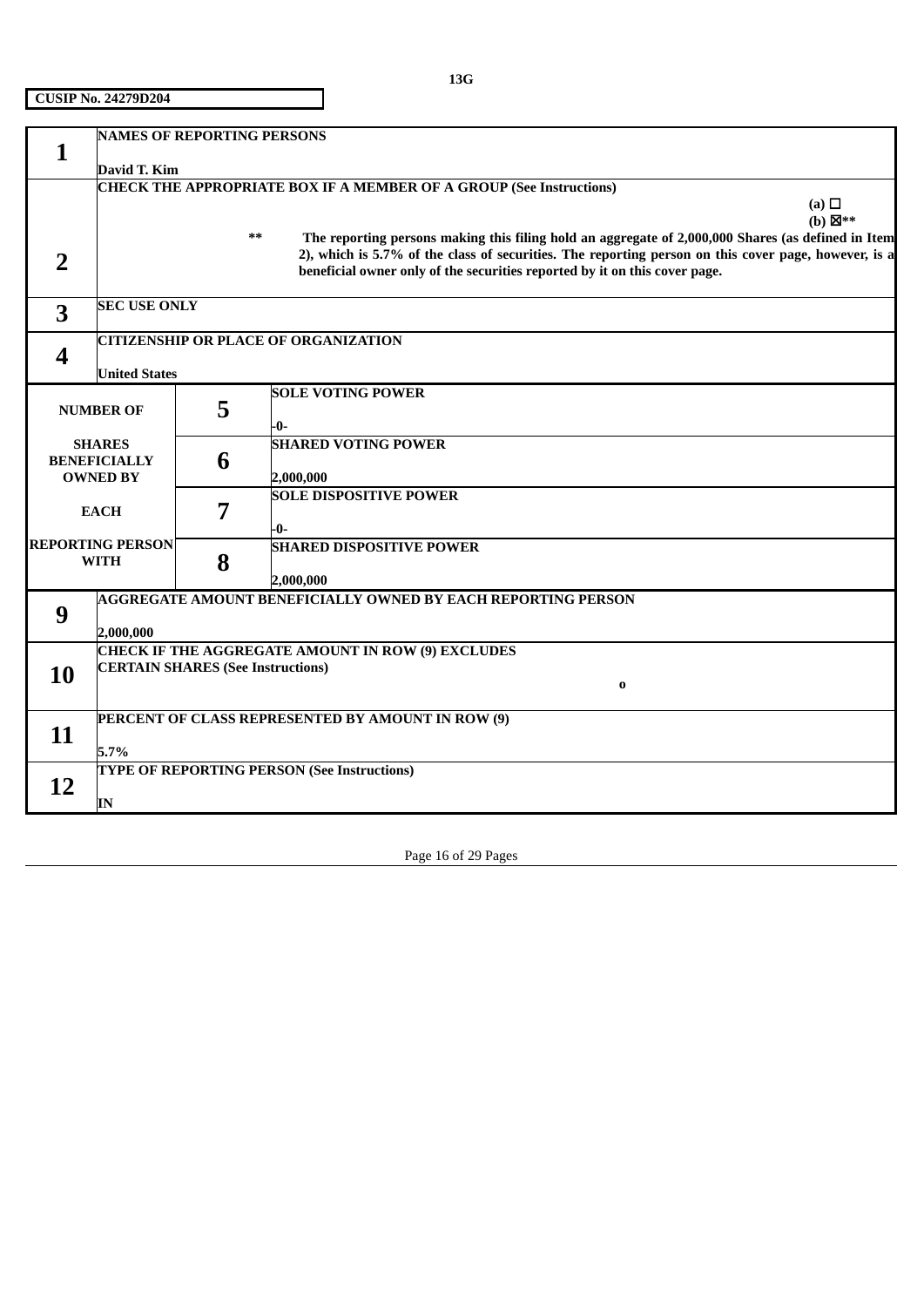|                | <b>NAMES OF REPORTING PERSONS</b>      |                                                                     |                                                                                                      |                    |  |  |  |  |  |
|----------------|----------------------------------------|---------------------------------------------------------------------|------------------------------------------------------------------------------------------------------|--------------------|--|--|--|--|--|
| 1              |                                        |                                                                     |                                                                                                      |                    |  |  |  |  |  |
|                | <b>Michael G. Linn</b>                 |                                                                     |                                                                                                      |                    |  |  |  |  |  |
|                |                                        | CHECK THE APPROPRIATE BOX IF A MEMBER OF A GROUP (See Instructions) |                                                                                                      |                    |  |  |  |  |  |
|                |                                        |                                                                     |                                                                                                      | (a) $\Box$         |  |  |  |  |  |
|                |                                        |                                                                     |                                                                                                      | (b) $\boxtimes$ ** |  |  |  |  |  |
|                |                                        | $***$                                                               | The reporting persons making this filing hold an aggregate of 2,000,000 Shares (as defined in Item   |                    |  |  |  |  |  |
|                |                                        |                                                                     | 2), which is 5.7% of the class of securities. The reporting person on this cover page, however, is a |                    |  |  |  |  |  |
| $\overline{2}$ |                                        |                                                                     | beneficial owner only of the securities reported by it on this cover page.                           |                    |  |  |  |  |  |
|                |                                        |                                                                     |                                                                                                      |                    |  |  |  |  |  |
| 3              | <b>SEC USE ONLY</b>                    |                                                                     |                                                                                                      |                    |  |  |  |  |  |
|                |                                        |                                                                     |                                                                                                      |                    |  |  |  |  |  |
|                |                                        |                                                                     | <b>CITIZENSHIP OR PLACE OF ORGANIZATION</b>                                                          |                    |  |  |  |  |  |
| 4              |                                        |                                                                     |                                                                                                      |                    |  |  |  |  |  |
|                | <b>United States</b>                   |                                                                     |                                                                                                      |                    |  |  |  |  |  |
|                |                                        |                                                                     | <b>SOLE VOTING POWER</b>                                                                             |                    |  |  |  |  |  |
|                | <b>NUMBER OF</b>                       | 5                                                                   |                                                                                                      |                    |  |  |  |  |  |
|                |                                        |                                                                     | -0-                                                                                                  |                    |  |  |  |  |  |
|                | <b>SHARES</b>                          |                                                                     | <b>SHARED VOTING POWER</b>                                                                           |                    |  |  |  |  |  |
|                | <b>BENEFICIALLY</b>                    | 6                                                                   |                                                                                                      |                    |  |  |  |  |  |
|                | <b>OWNED BY</b>                        |                                                                     | 2,000,000                                                                                            |                    |  |  |  |  |  |
|                |                                        |                                                                     | <b>SOLE DISPOSITIVE POWER</b>                                                                        |                    |  |  |  |  |  |
|                | <b>EACH</b>                            | 7                                                                   |                                                                                                      |                    |  |  |  |  |  |
|                |                                        |                                                                     | -0-                                                                                                  |                    |  |  |  |  |  |
|                | <b>REPORTING PERSON</b><br><b>WITH</b> |                                                                     | <b>SHARED DISPOSITIVE POWER</b>                                                                      |                    |  |  |  |  |  |
|                |                                        | 8                                                                   |                                                                                                      |                    |  |  |  |  |  |
|                |                                        |                                                                     | 2,000,000                                                                                            |                    |  |  |  |  |  |
|                |                                        |                                                                     | <b>AGGREGATE AMOUNT BENEFICIALLY OWNED BY EACH REPORTING PERSON</b>                                  |                    |  |  |  |  |  |
| 9              |                                        |                                                                     |                                                                                                      |                    |  |  |  |  |  |
|                | 2,000,000                              |                                                                     | <b>CHECK IF THE AGGREGATE AMOUNT IN ROW (9) EXCLUDES</b>                                             |                    |  |  |  |  |  |
|                |                                        | <b>CERTAIN SHARES (See Instructions)</b>                            |                                                                                                      |                    |  |  |  |  |  |
| 10             |                                        |                                                                     | $\bf{0}$                                                                                             |                    |  |  |  |  |  |
|                |                                        |                                                                     |                                                                                                      |                    |  |  |  |  |  |
|                |                                        |                                                                     | PERCENT OF CLASS REPRESENTED BY AMOUNT IN ROW (9)                                                    |                    |  |  |  |  |  |
| 11             |                                        |                                                                     |                                                                                                      |                    |  |  |  |  |  |
|                | 5.7%                                   |                                                                     |                                                                                                      |                    |  |  |  |  |  |
|                |                                        |                                                                     | <b>TYPE OF REPORTING PERSON (See Instructions)</b>                                                   |                    |  |  |  |  |  |
| 12             |                                        |                                                                     |                                                                                                      |                    |  |  |  |  |  |
|                | IN                                     |                                                                     |                                                                                                      |                    |  |  |  |  |  |

Page 17 of 29 Pages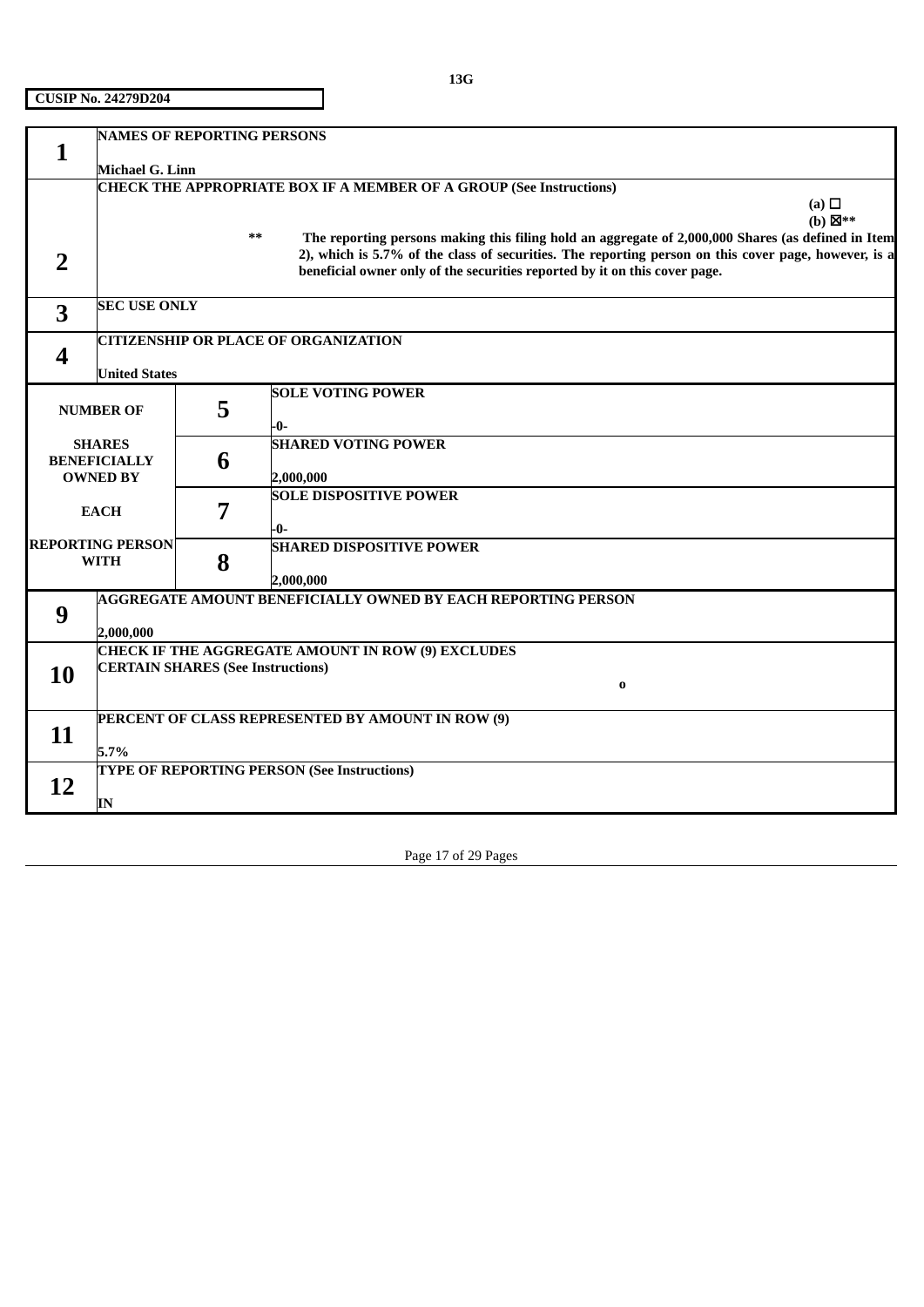| 1  | <b>NAMES OF REPORTING PERSONS</b>                                          |    |                                                                                                      |                    |  |  |  |  |  |
|----|----------------------------------------------------------------------------|----|------------------------------------------------------------------------------------------------------|--------------------|--|--|--|--|--|
|    | Rajiv A. Patel                                                             |    |                                                                                                      |                    |  |  |  |  |  |
|    | <b>CHECK THE APPROPRIATE BOX IF A MEMBER OF A GROUP (See Instructions)</b> |    |                                                                                                      |                    |  |  |  |  |  |
|    |                                                                            |    |                                                                                                      | (a) $\Box$         |  |  |  |  |  |
|    |                                                                            |    |                                                                                                      | (b) $\boxtimes$ ** |  |  |  |  |  |
|    |                                                                            | ** | The reporting persons making this filing hold an aggregate of 2,000,000 Shares (as defined in Item   |                    |  |  |  |  |  |
| 2  |                                                                            |    | 2), which is 5.7% of the class of securities. The reporting person on this cover page, however, is a |                    |  |  |  |  |  |
|    |                                                                            |    | beneficial owner only of the securities reported by it on this cover page.                           |                    |  |  |  |  |  |
| 3  | <b>SEC USE ONLY</b>                                                        |    |                                                                                                      |                    |  |  |  |  |  |
|    |                                                                            |    |                                                                                                      |                    |  |  |  |  |  |
|    |                                                                            |    | <b>CITIZENSHIP OR PLACE OF ORGANIZATION</b>                                                          |                    |  |  |  |  |  |
| 4  |                                                                            |    |                                                                                                      |                    |  |  |  |  |  |
|    | <b>United States</b>                                                       |    |                                                                                                      |                    |  |  |  |  |  |
|    |                                                                            | 5  | <b>SOLE VOTING POWER</b>                                                                             |                    |  |  |  |  |  |
|    | <b>NUMBER OF</b>                                                           |    | -0-                                                                                                  |                    |  |  |  |  |  |
|    | <b>SHARES</b>                                                              |    | <b>SHARED VOTING POWER</b>                                                                           |                    |  |  |  |  |  |
|    | <b>BENEFICIALLY</b>                                                        | 6  |                                                                                                      |                    |  |  |  |  |  |
|    | <b>OWNED BY</b>                                                            |    | 2,000,000                                                                                            |                    |  |  |  |  |  |
|    |                                                                            |    | <b>SOLE DISPOSITIVE POWER</b>                                                                        |                    |  |  |  |  |  |
|    | <b>EACH</b>                                                                | 7  |                                                                                                      |                    |  |  |  |  |  |
|    |                                                                            |    | -0-                                                                                                  |                    |  |  |  |  |  |
|    | <b>REPORTING PERSON</b>                                                    |    | <b>SHARED DISPOSITIVE POWER</b>                                                                      |                    |  |  |  |  |  |
|    | <b>WITH</b>                                                                | 8  |                                                                                                      |                    |  |  |  |  |  |
|    |                                                                            |    | 2,000,000                                                                                            |                    |  |  |  |  |  |
| 9  |                                                                            |    | <b>AGGREGATE AMOUNT BENEFICIALLY OWNED BY EACH REPORTING PERSON</b>                                  |                    |  |  |  |  |  |
|    | 2,000,000                                                                  |    |                                                                                                      |                    |  |  |  |  |  |
|    | CHECK IF THE AGGREGATE AMOUNT IN ROW (9) EXCLUDES                          |    |                                                                                                      |                    |  |  |  |  |  |
|    | <b>CERTAIN SHARES (See Instructions)</b>                                   |    |                                                                                                      |                    |  |  |  |  |  |
| 10 |                                                                            |    | $\bf{0}$                                                                                             |                    |  |  |  |  |  |
|    |                                                                            |    |                                                                                                      |                    |  |  |  |  |  |
|    |                                                                            |    | PERCENT OF CLASS REPRESENTED BY AMOUNT IN ROW (9)                                                    |                    |  |  |  |  |  |
| 11 |                                                                            |    |                                                                                                      |                    |  |  |  |  |  |
|    | 5.7%                                                                       |    | <b>TYPE OF REPORTING PERSON (See Instructions)</b>                                                   |                    |  |  |  |  |  |
| 12 |                                                                            |    |                                                                                                      |                    |  |  |  |  |  |
|    | IN                                                                         |    |                                                                                                      |                    |  |  |  |  |  |
|    |                                                                            |    |                                                                                                      |                    |  |  |  |  |  |

Page 18 of 29 Pages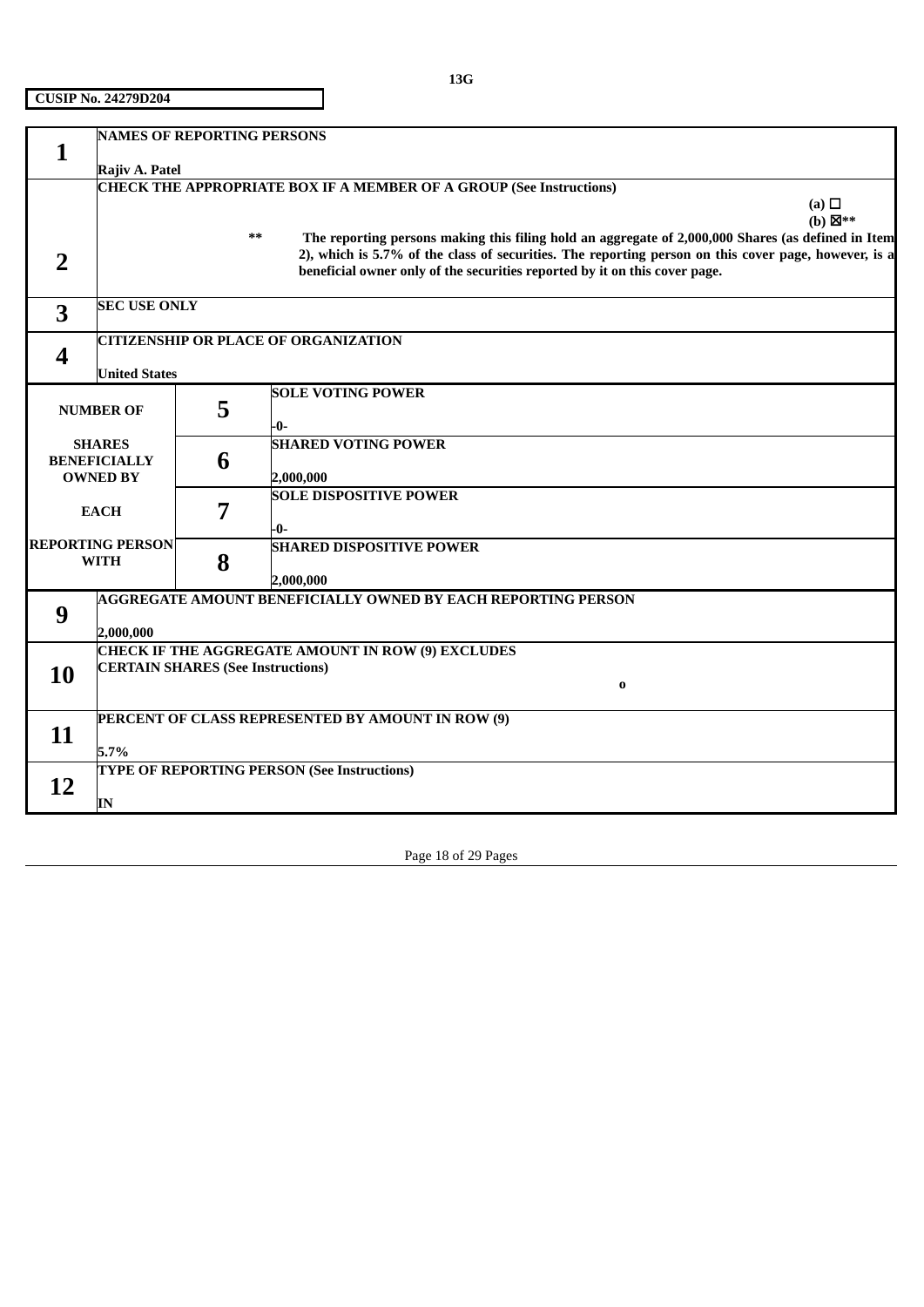**13G**

|                | <b>NAMES OF REPORTING PERSONS</b>        |                                                   |                                                                                                        |                    |  |  |  |
|----------------|------------------------------------------|---------------------------------------------------|--------------------------------------------------------------------------------------------------------|--------------------|--|--|--|
| $\mathbf{1}$   |                                          |                                                   |                                                                                                        |                    |  |  |  |
|                | Thomas G. Roberts, Jr.                   |                                                   |                                                                                                        |                    |  |  |  |
|                |                                          |                                                   | CHECK THE APPROPRIATE BOX IF A MEMBER OF A GROUP (See Instructions)                                    |                    |  |  |  |
|                |                                          |                                                   |                                                                                                        | (a) $\Box$         |  |  |  |
|                |                                          |                                                   | **                                                                                                     | $(b) \boxtimes$ ** |  |  |  |
| $\overline{2}$ |                                          |                                                   | The reporting persons making this filing hold an aggregate of 2,000,000 Shares (as defined in Item 2), |                    |  |  |  |
|                |                                          |                                                   | which is 5.7% of the class of securities. The reporting person on this cover page, however, is a       |                    |  |  |  |
|                |                                          |                                                   | beneficial owner only of the securities reported by it on this cover page.                             |                    |  |  |  |
|                | <b>SEC USE ONLY</b>                      |                                                   |                                                                                                        |                    |  |  |  |
| 3              |                                          |                                                   |                                                                                                        |                    |  |  |  |
|                |                                          |                                                   | <b>CITIZENSHIP OR PLACE OF ORGANIZATION</b>                                                            |                    |  |  |  |
| 4              |                                          |                                                   |                                                                                                        |                    |  |  |  |
|                | <b>United States</b>                     |                                                   |                                                                                                        |                    |  |  |  |
|                |                                          |                                                   | <b>SOLE VOTING POWER</b>                                                                               |                    |  |  |  |
|                | <b>NUMBER OF</b>                         | 5                                                 |                                                                                                        |                    |  |  |  |
|                |                                          |                                                   | -0-                                                                                                    |                    |  |  |  |
|                | <b>SHARES</b>                            |                                                   | <b>SHARED VOTING POWER</b>                                                                             |                    |  |  |  |
|                | <b>BENEFICIALLY</b>                      | 6                                                 |                                                                                                        |                    |  |  |  |
|                | <b>OWNED BY</b>                          |                                                   | 2,000,000                                                                                              |                    |  |  |  |
|                |                                          |                                                   | <b>SOLE DISPOSITIVE POWER</b>                                                                          |                    |  |  |  |
|                | <b>EACH</b>                              | 7                                                 |                                                                                                        |                    |  |  |  |
|                |                                          |                                                   | -0-                                                                                                    |                    |  |  |  |
|                | <b>REPORTING</b>                         |                                                   | <b>SHARED DISPOSITIVE POWER</b>                                                                        |                    |  |  |  |
|                | <b>PERSON WITH</b>                       | 8                                                 |                                                                                                        |                    |  |  |  |
|                |                                          |                                                   | 2,000,000                                                                                              |                    |  |  |  |
| 9              |                                          |                                                   | <b>AGGREGATE AMOUNT BENEFICIALLY OWNED BY EACH REPORTING PERSON</b>                                    |                    |  |  |  |
|                | 2,000,000                                |                                                   |                                                                                                        |                    |  |  |  |
|                |                                          |                                                   | CHECK IF THE AGGREGATE AMOUNT IN ROW (9) EXCLUDES                                                      |                    |  |  |  |
|                | <b>CERTAIN SHARES (See Instructions)</b> |                                                   |                                                                                                        |                    |  |  |  |
| 10             |                                          |                                                   | $\Box$                                                                                                 |                    |  |  |  |
|                |                                          |                                                   |                                                                                                        |                    |  |  |  |
|                |                                          | PERCENT OF CLASS REPRESENTED BY AMOUNT IN ROW (9) |                                                                                                        |                    |  |  |  |
| 11             |                                          |                                                   |                                                                                                        |                    |  |  |  |
|                | 5.7%                                     |                                                   |                                                                                                        |                    |  |  |  |
|                |                                          |                                                   | <b>TYPE OF REPORTING PERSON (See Instructions)</b>                                                     |                    |  |  |  |
| 12             |                                          |                                                   |                                                                                                        |                    |  |  |  |
|                | IN                                       |                                                   |                                                                                                        |                    |  |  |  |

Page 19 of 29 Pages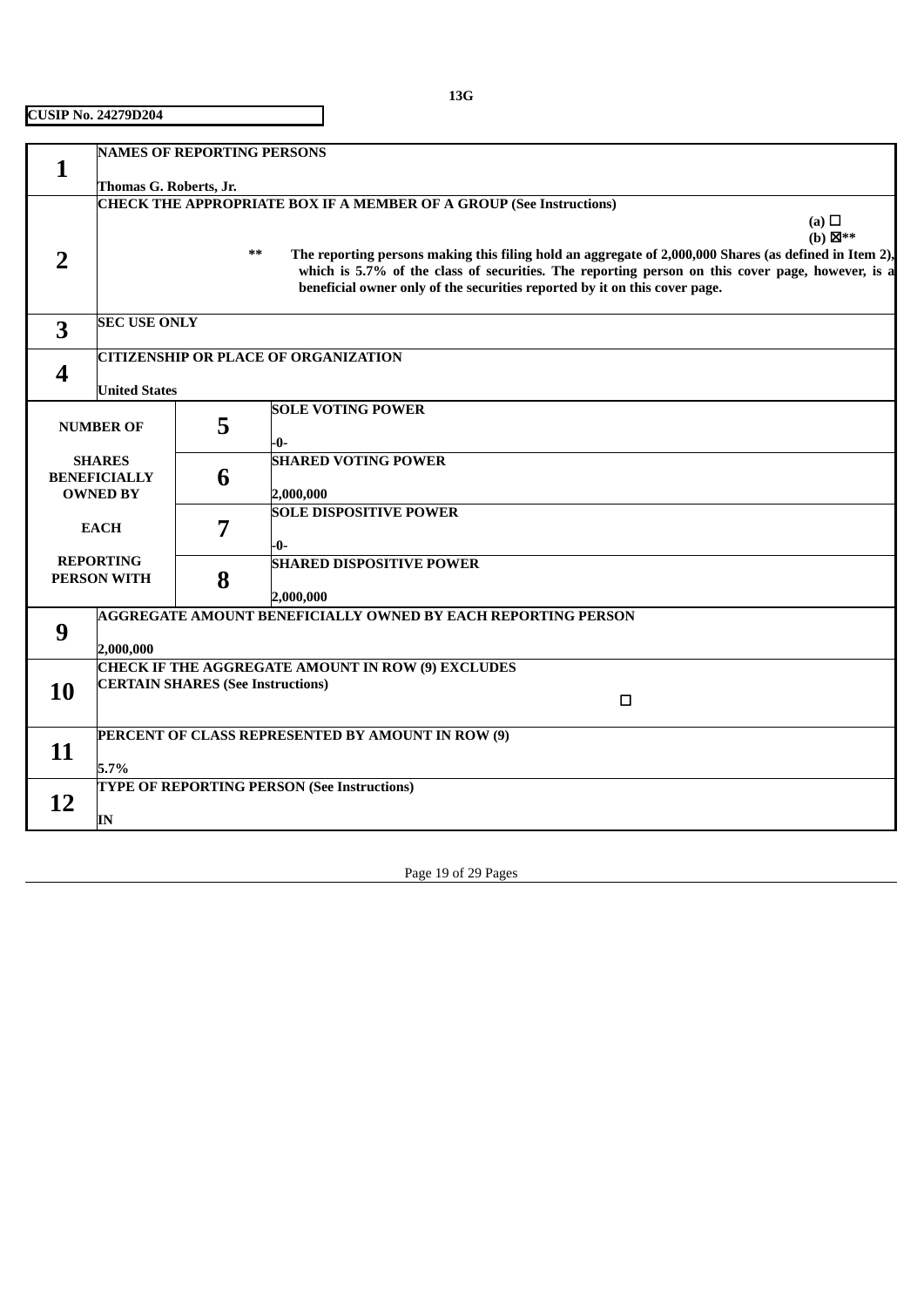|    | <b>NAMES OF REPORTING PERSONS</b>                                                                                                                                                                          |   |                                                                            |  |  |  |  |
|----|------------------------------------------------------------------------------------------------------------------------------------------------------------------------------------------------------------|---|----------------------------------------------------------------------------|--|--|--|--|
| 1  |                                                                                                                                                                                                            |   |                                                                            |  |  |  |  |
|    | <b>William Seybold</b>                                                                                                                                                                                     |   |                                                                            |  |  |  |  |
|    | CHECK THE APPROPRIATE BOX IF A MEMBER OF A GROUP (See Instructions)                                                                                                                                        |   |                                                                            |  |  |  |  |
|    | (a) $\Box$                                                                                                                                                                                                 |   |                                                                            |  |  |  |  |
|    |                                                                                                                                                                                                            |   | (b) $\boxtimes$ **<br>$***$                                                |  |  |  |  |
| 2  | The reporting persons making this filing hold an aggregate of 2,000,000 Shares (as defined in Item 2),<br>which is 5.7% of the class of securities. The reporting person on this cover page, however, is a |   |                                                                            |  |  |  |  |
|    |                                                                                                                                                                                                            |   | beneficial owner only of the securities reported by it on this cover page. |  |  |  |  |
|    |                                                                                                                                                                                                            |   |                                                                            |  |  |  |  |
| 3  | <b>SEC USE ONLY</b>                                                                                                                                                                                        |   |                                                                            |  |  |  |  |
|    |                                                                                                                                                                                                            |   |                                                                            |  |  |  |  |
|    |                                                                                                                                                                                                            |   | <b>CITIZENSHIP OR PLACE OF ORGANIZATION</b>                                |  |  |  |  |
| 4  | <b>United States</b>                                                                                                                                                                                       |   |                                                                            |  |  |  |  |
|    |                                                                                                                                                                                                            |   | <b>SOLE VOTING POWER</b>                                                   |  |  |  |  |
|    | <b>NUMBER OF</b>                                                                                                                                                                                           | 5 |                                                                            |  |  |  |  |
|    |                                                                                                                                                                                                            |   | -0-                                                                        |  |  |  |  |
|    | <b>SHARES</b>                                                                                                                                                                                              |   | <b>SHARED VOTING POWER</b>                                                 |  |  |  |  |
|    | <b>BENEFICIALLY</b>                                                                                                                                                                                        | 6 |                                                                            |  |  |  |  |
|    | <b>OWNED BY</b>                                                                                                                                                                                            |   | 2,000,000                                                                  |  |  |  |  |
|    | <b>EACH</b>                                                                                                                                                                                                | 7 | <b>SOLE DISPOSITIVE POWER</b>                                              |  |  |  |  |
|    |                                                                                                                                                                                                            |   | -0-                                                                        |  |  |  |  |
|    | <b>REPORTING</b>                                                                                                                                                                                           |   | <b>SHARED DISPOSITIVE POWER</b>                                            |  |  |  |  |
|    | PERSON WITH                                                                                                                                                                                                | 8 |                                                                            |  |  |  |  |
|    |                                                                                                                                                                                                            |   | 2,000,000                                                                  |  |  |  |  |
|    |                                                                                                                                                                                                            |   | AGGREGATE AMOUNT BENEFICIALLY OWNED BY EACH REPORTING PERSON               |  |  |  |  |
| 9  |                                                                                                                                                                                                            |   |                                                                            |  |  |  |  |
|    | 2,000,000                                                                                                                                                                                                  |   |                                                                            |  |  |  |  |
|    | <b>CHECK IF THE AGGREGATE AMOUNT IN ROW (9) EXCLUDES</b><br><b>CERTAIN SHARES (See Instructions)</b>                                                                                                       |   |                                                                            |  |  |  |  |
| 10 | $\Box$                                                                                                                                                                                                     |   |                                                                            |  |  |  |  |
|    |                                                                                                                                                                                                            |   |                                                                            |  |  |  |  |
|    |                                                                                                                                                                                                            |   | PERCENT OF CLASS REPRESENTED BY AMOUNT IN ROW (9)                          |  |  |  |  |
| 11 |                                                                                                                                                                                                            |   |                                                                            |  |  |  |  |
|    | 5.7%                                                                                                                                                                                                       |   |                                                                            |  |  |  |  |
| 12 |                                                                                                                                                                                                            |   | <b>TYPE OF REPORTING PERSON (See Instructions)</b>                         |  |  |  |  |
|    | IN                                                                                                                                                                                                         |   |                                                                            |  |  |  |  |

Page 20 of 29 Pages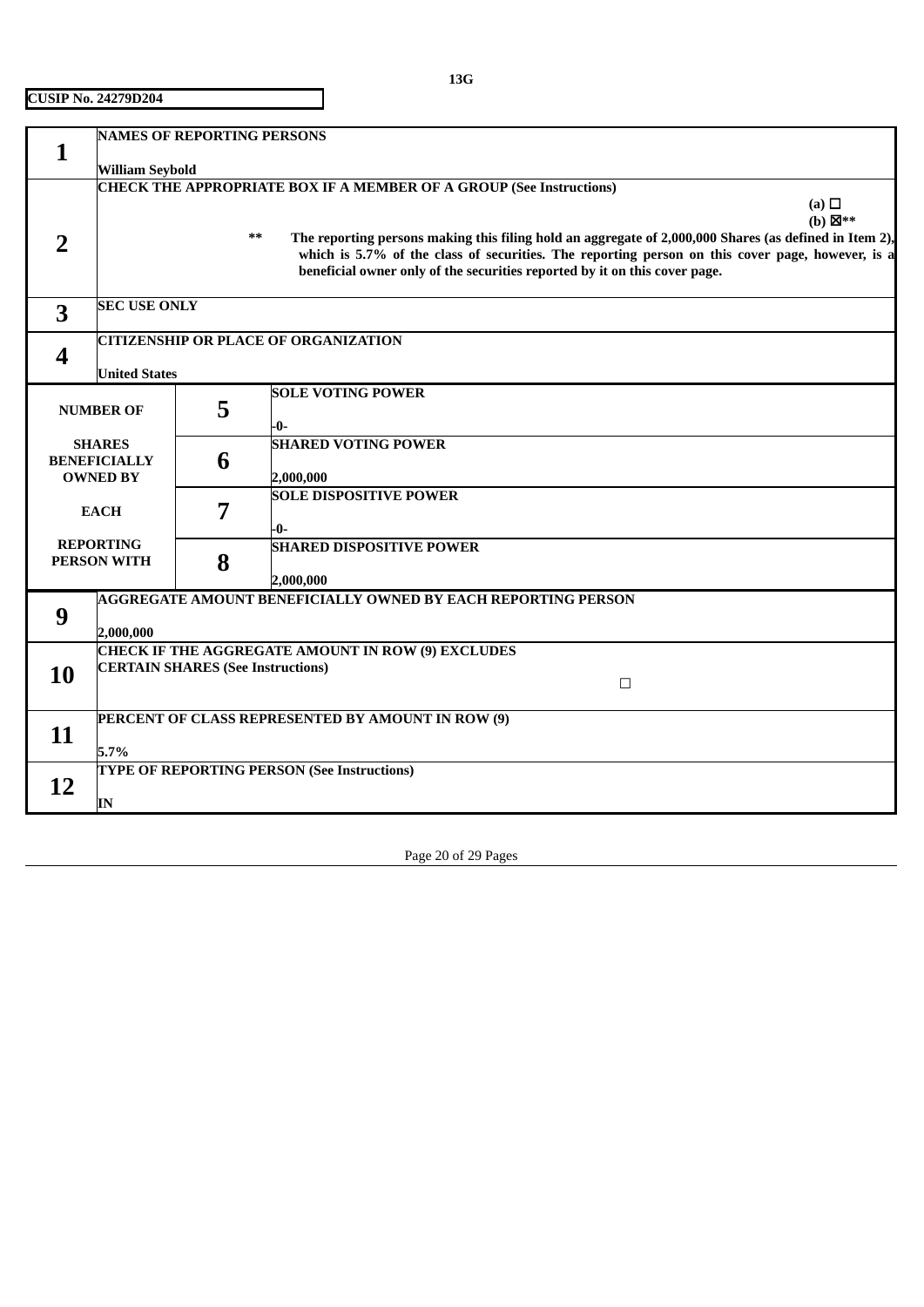| 1                | <b>NAMES OF REPORTING PERSONS</b>                                                                |                                          |                                                                                                        |  |  |  |  |
|------------------|--------------------------------------------------------------------------------------------------|------------------------------------------|--------------------------------------------------------------------------------------------------------|--|--|--|--|
|                  | <b>Andrew J. M. Spokes</b>                                                                       |                                          |                                                                                                        |  |  |  |  |
|                  | <b>CHECK THE APPROPRIATE BOX IF A MEMBER OF A GROUP (See Instructions)</b>                       |                                          |                                                                                                        |  |  |  |  |
|                  | (a) $\Box$                                                                                       |                                          |                                                                                                        |  |  |  |  |
|                  |                                                                                                  |                                          | (b) $\boxtimes$ **                                                                                     |  |  |  |  |
|                  |                                                                                                  | $***$                                    | The reporting persons making this filing hold an aggregate of 2,000,000 Shares (as defined in Item 2), |  |  |  |  |
| 2                | which is 5.7% of the class of securities. The reporting person on this cover page, however, is a |                                          |                                                                                                        |  |  |  |  |
|                  | beneficial owner only of the securities reported by it on this cover page.                       |                                          |                                                                                                        |  |  |  |  |
|                  |                                                                                                  |                                          |                                                                                                        |  |  |  |  |
| 3                | <b>SEC USE ONLY</b>                                                                              |                                          |                                                                                                        |  |  |  |  |
|                  |                                                                                                  |                                          |                                                                                                        |  |  |  |  |
|                  |                                                                                                  |                                          | <b>CITIZENSHIP OR PLACE OF ORGANIZATION</b>                                                            |  |  |  |  |
| $\boldsymbol{4}$ |                                                                                                  |                                          |                                                                                                        |  |  |  |  |
|                  | <b>United Kingdom</b>                                                                            |                                          |                                                                                                        |  |  |  |  |
|                  |                                                                                                  |                                          | <b>SOLE VOTING POWER</b>                                                                               |  |  |  |  |
|                  | <b>NUMBER OF</b>                                                                                 | 5                                        |                                                                                                        |  |  |  |  |
|                  |                                                                                                  |                                          | -0-                                                                                                    |  |  |  |  |
|                  | <b>SHARES</b>                                                                                    |                                          | <b>SHARED VOTING POWER</b>                                                                             |  |  |  |  |
|                  | <b>BENEFICIALLY</b>                                                                              | 6                                        |                                                                                                        |  |  |  |  |
|                  | <b>OWNED BY</b>                                                                                  |                                          | 2,000,000                                                                                              |  |  |  |  |
|                  |                                                                                                  |                                          | <b>SOLE DISPOSITIVE POWER</b>                                                                          |  |  |  |  |
|                  | <b>EACH</b>                                                                                      | 7                                        |                                                                                                        |  |  |  |  |
|                  |                                                                                                  |                                          | -0-                                                                                                    |  |  |  |  |
|                  | <b>REPORTING</b>                                                                                 |                                          | <b>SHARED DISPOSITIVE POWER</b>                                                                        |  |  |  |  |
|                  | <b>PERSON WITH</b>                                                                               | 8                                        |                                                                                                        |  |  |  |  |
|                  |                                                                                                  |                                          | 2,000,000                                                                                              |  |  |  |  |
|                  |                                                                                                  |                                          | AGGREGATE AMOUNT BENEFICIALLY OWNED BY EACH REPORTING PERSON                                           |  |  |  |  |
| 9                |                                                                                                  |                                          |                                                                                                        |  |  |  |  |
|                  | 2,000,000                                                                                        |                                          |                                                                                                        |  |  |  |  |
|                  |                                                                                                  |                                          | <b>CHECK IF THE AGGREGATE AMOUNT IN ROW (9) EXCLUDES</b>                                               |  |  |  |  |
| 10               |                                                                                                  | <b>CERTAIN SHARES (See Instructions)</b> |                                                                                                        |  |  |  |  |
|                  |                                                                                                  |                                          | $\Box$                                                                                                 |  |  |  |  |
|                  |                                                                                                  |                                          | PERCENT OF CLASS REPRESENTED BY AMOUNT IN ROW (9)                                                      |  |  |  |  |
| 11               |                                                                                                  |                                          |                                                                                                        |  |  |  |  |
|                  | 5.7%                                                                                             |                                          |                                                                                                        |  |  |  |  |
|                  |                                                                                                  |                                          | <b>TYPE OF REPORTING PERSON (See Instructions)</b>                                                     |  |  |  |  |
| 12               |                                                                                                  |                                          |                                                                                                        |  |  |  |  |
|                  | IN                                                                                               |                                          |                                                                                                        |  |  |  |  |
|                  |                                                                                                  |                                          |                                                                                                        |  |  |  |  |

Page 21 of 29 Pages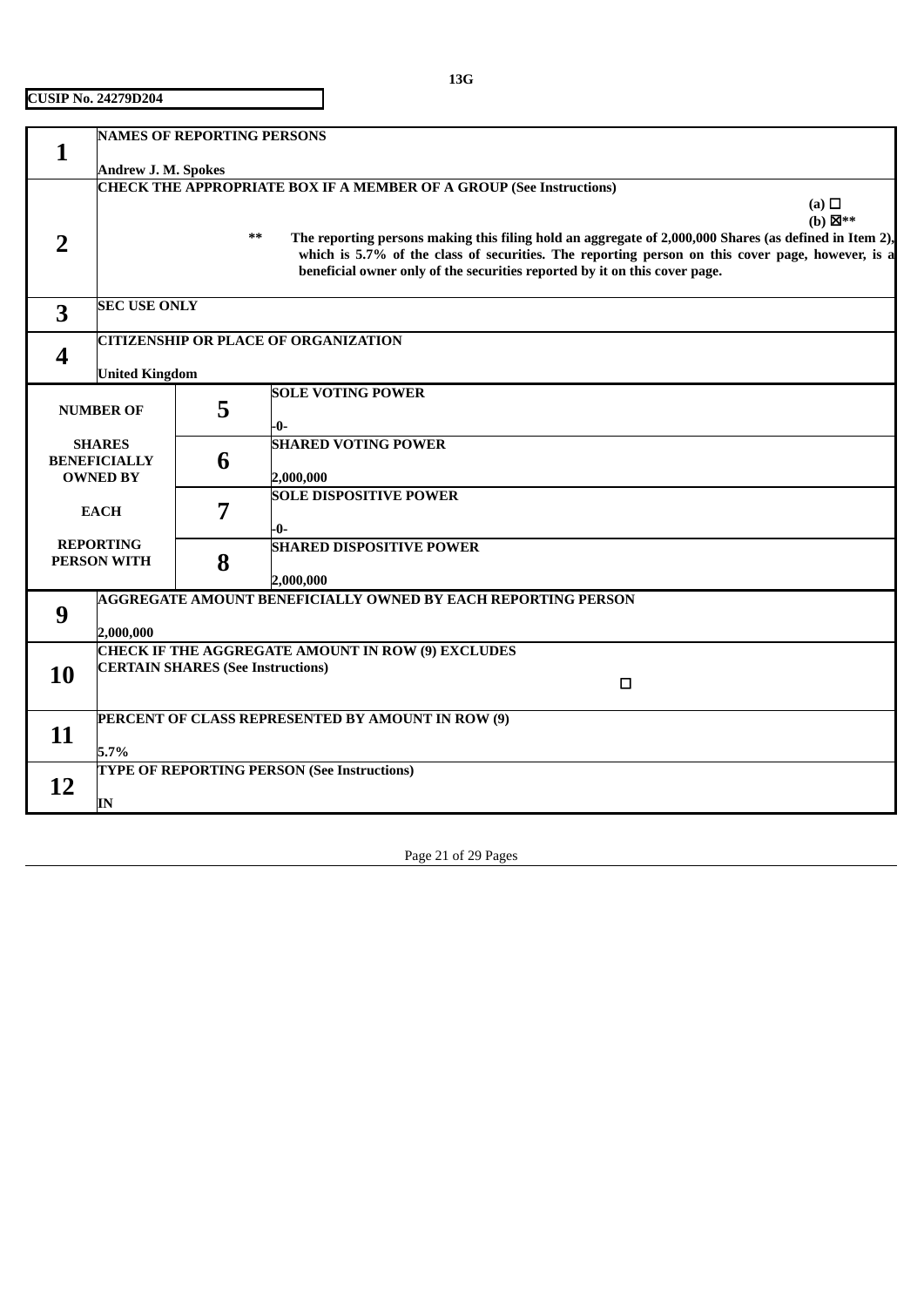|    | <b>NAMES OF REPORTING PERSONS</b>                                                                |                                          |                                                                                                        |                    |  |  |  |
|----|--------------------------------------------------------------------------------------------------|------------------------------------------|--------------------------------------------------------------------------------------------------------|--------------------|--|--|--|
| 1  |                                                                                                  |                                          |                                                                                                        |                    |  |  |  |
|    | John R. Warren                                                                                   |                                          |                                                                                                        |                    |  |  |  |
|    | CHECK THE APPROPRIATE BOX IF A MEMBER OF A GROUP (See Instructions)                              |                                          |                                                                                                        |                    |  |  |  |
|    | (a) $\Box$                                                                                       |                                          |                                                                                                        |                    |  |  |  |
|    |                                                                                                  | $***$                                    | The reporting persons making this filing hold an aggregate of 2,000,000 Shares (as defined in Item 2), | (b) $\boxtimes$ ** |  |  |  |
| 2  | which is 5.7% of the class of securities. The reporting person on this cover page, however, is a |                                          |                                                                                                        |                    |  |  |  |
|    |                                                                                                  |                                          | beneficial owner only of the securities reported by it on this cover page.                             |                    |  |  |  |
|    |                                                                                                  |                                          |                                                                                                        |                    |  |  |  |
| 3  | <b>SEC USE ONLY</b>                                                                              |                                          |                                                                                                        |                    |  |  |  |
|    |                                                                                                  |                                          |                                                                                                        |                    |  |  |  |
| 4  |                                                                                                  |                                          | <b>CITIZENSHIP OR PLACE OF ORGANIZATION</b>                                                            |                    |  |  |  |
|    | <b>United States</b>                                                                             |                                          |                                                                                                        |                    |  |  |  |
|    |                                                                                                  |                                          | <b>SOLE VOTING POWER</b>                                                                               |                    |  |  |  |
|    | <b>NUMBER OF</b>                                                                                 | 5                                        |                                                                                                        |                    |  |  |  |
|    |                                                                                                  |                                          | -0-                                                                                                    |                    |  |  |  |
|    | <b>SHARES</b>                                                                                    |                                          | <b>SHARED VOTING POWER</b>                                                                             |                    |  |  |  |
|    | <b>BENEFICIALLY</b>                                                                              | 6                                        |                                                                                                        |                    |  |  |  |
|    | <b>OWNED BY</b>                                                                                  |                                          | 2,000,000<br><b>SOLE DISPOSITIVE POWER</b>                                                             |                    |  |  |  |
|    | <b>EACH</b>                                                                                      | 7                                        |                                                                                                        |                    |  |  |  |
|    |                                                                                                  |                                          | -0-                                                                                                    |                    |  |  |  |
|    | <b>REPORTING</b>                                                                                 |                                          | <b>SHARED DISPOSITIVE POWER</b>                                                                        |                    |  |  |  |
|    | PERSON WITH                                                                                      | 8                                        |                                                                                                        |                    |  |  |  |
|    |                                                                                                  |                                          | 2,000,000                                                                                              |                    |  |  |  |
|    |                                                                                                  |                                          | <b>AGGREGATE AMOUNT BENEFICIALLY OWNED BY EACH REPORTING PERSON</b>                                    |                    |  |  |  |
| 9  | 2,000,000                                                                                        |                                          |                                                                                                        |                    |  |  |  |
|    |                                                                                                  |                                          | <b>CHECK IF THE AGGREGATE AMOUNT IN ROW (9) EXCLUDES</b>                                               |                    |  |  |  |
|    |                                                                                                  | <b>CERTAIN SHARES (See Instructions)</b> |                                                                                                        |                    |  |  |  |
| 10 |                                                                                                  |                                          | $\Box$                                                                                                 |                    |  |  |  |
|    |                                                                                                  |                                          |                                                                                                        |                    |  |  |  |
|    |                                                                                                  |                                          | PERCENT OF CLASS REPRESENTED BY AMOUNT IN ROW (9)                                                      |                    |  |  |  |
| 11 |                                                                                                  |                                          |                                                                                                        |                    |  |  |  |
|    | 5.7%                                                                                             |                                          | <b>TYPE OF REPORTING PERSON (See Instructions)</b>                                                     |                    |  |  |  |
| 12 |                                                                                                  |                                          |                                                                                                        |                    |  |  |  |
|    | IN                                                                                               |                                          |                                                                                                        |                    |  |  |  |

Page 22 of 29 Pages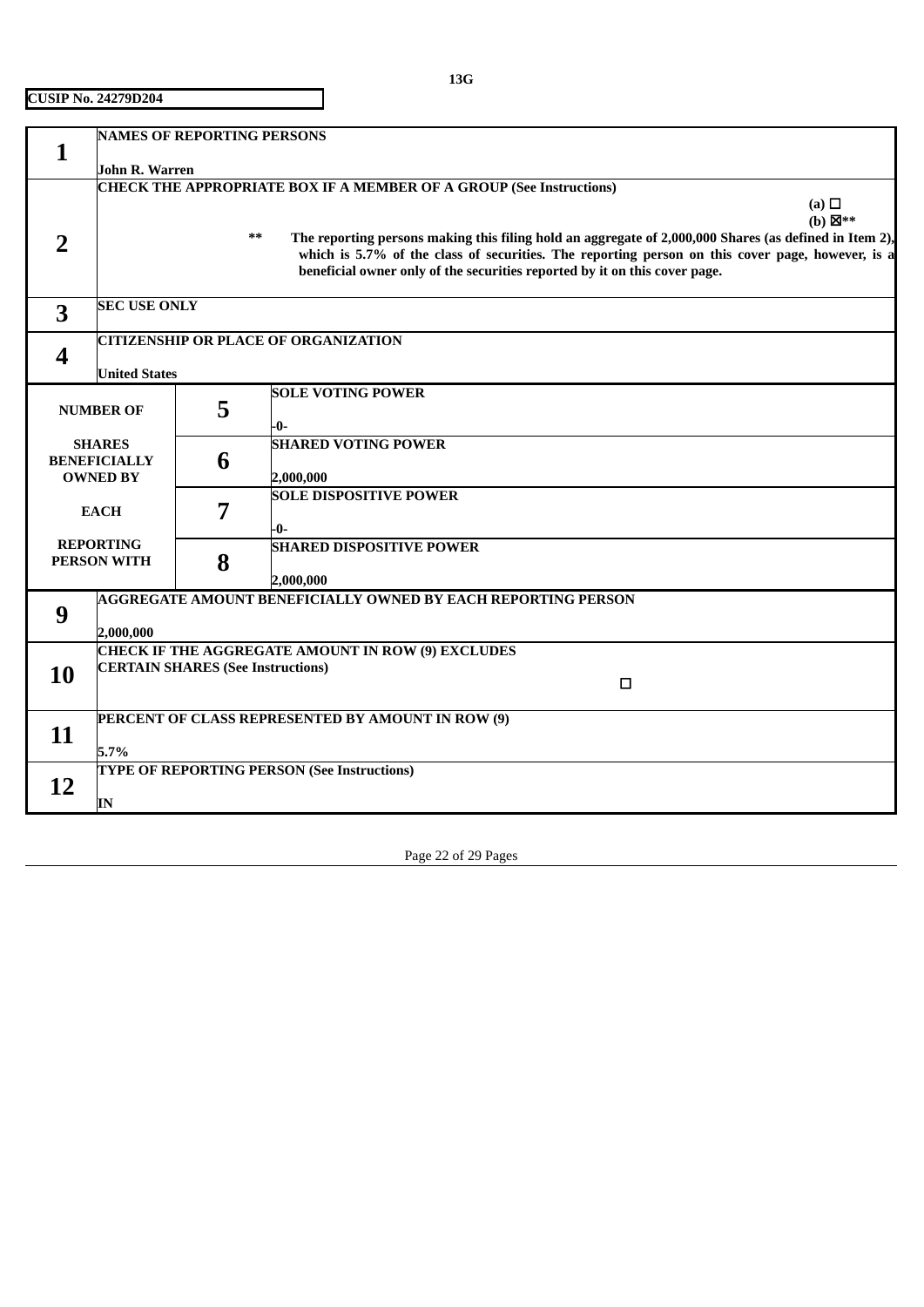|    | <b>NAMES OF REPORTING PERSONS</b>                                          |                                                                                                  |                                                                                                                 |                                  |  |  |  |  |
|----|----------------------------------------------------------------------------|--------------------------------------------------------------------------------------------------|-----------------------------------------------------------------------------------------------------------------|----------------------------------|--|--|--|--|
| 1  |                                                                            |                                                                                                  |                                                                                                                 |                                  |  |  |  |  |
|    | Mark C. Wehrly                                                             |                                                                                                  |                                                                                                                 |                                  |  |  |  |  |
|    | <b>CHECK THE APPROPRIATE BOX IF A MEMBER OF A GROUP (See Instructions)</b> |                                                                                                  |                                                                                                                 |                                  |  |  |  |  |
|    |                                                                            |                                                                                                  |                                                                                                                 | (a) $\Box$<br>(b) $\boxtimes$ ** |  |  |  |  |
|    |                                                                            |                                                                                                  | $***$<br>The reporting persons making this filing hold an aggregate of 2,000,000 Shares (as defined in Item 2), |                                  |  |  |  |  |
| 2  |                                                                            | which is 5.7% of the class of securities. The reporting person on this cover page, however, is a |                                                                                                                 |                                  |  |  |  |  |
|    |                                                                            |                                                                                                  | beneficial owner only of the securities reported by it on this cover page.                                      |                                  |  |  |  |  |
|    |                                                                            |                                                                                                  |                                                                                                                 |                                  |  |  |  |  |
| 3  | <b>SEC USE ONLY</b>                                                        |                                                                                                  |                                                                                                                 |                                  |  |  |  |  |
|    |                                                                            |                                                                                                  | <b>CITIZENSHIP OR PLACE OF ORGANIZATION</b>                                                                     |                                  |  |  |  |  |
| 4  |                                                                            |                                                                                                  |                                                                                                                 |                                  |  |  |  |  |
|    | <b>United States</b>                                                       |                                                                                                  |                                                                                                                 |                                  |  |  |  |  |
|    |                                                                            |                                                                                                  | <b>SOLE VOTING POWER</b>                                                                                        |                                  |  |  |  |  |
|    | <b>NUMBER OF</b>                                                           | 5                                                                                                |                                                                                                                 |                                  |  |  |  |  |
|    |                                                                            |                                                                                                  | -0-                                                                                                             |                                  |  |  |  |  |
|    | <b>SHARES</b>                                                              |                                                                                                  | <b>SHARED VOTING POWER</b>                                                                                      |                                  |  |  |  |  |
|    | <b>BENEFICIALLY</b><br><b>OWNED BY</b>                                     | 6                                                                                                | 2,000,000                                                                                                       |                                  |  |  |  |  |
|    |                                                                            |                                                                                                  | <b>SOLE DISPOSITIVE POWER</b>                                                                                   |                                  |  |  |  |  |
|    | <b>EACH</b>                                                                | 7                                                                                                |                                                                                                                 |                                  |  |  |  |  |
|    |                                                                            |                                                                                                  | -0-                                                                                                             |                                  |  |  |  |  |
|    | <b>REPORTING</b>                                                           |                                                                                                  | <b>SHARED DISPOSITIVE POWER</b>                                                                                 |                                  |  |  |  |  |
|    | PERSON WITH                                                                | 8                                                                                                |                                                                                                                 |                                  |  |  |  |  |
|    |                                                                            |                                                                                                  | 2,000,000                                                                                                       |                                  |  |  |  |  |
| 9  |                                                                            |                                                                                                  | <b>AGGREGATE AMOUNT BENEFICIALLY OWNED BY EACH REPORTING PERSON</b>                                             |                                  |  |  |  |  |
|    | 2,000,000                                                                  |                                                                                                  |                                                                                                                 |                                  |  |  |  |  |
|    |                                                                            |                                                                                                  | <b>CHECK IF THE AGGREGATE AMOUNT IN ROW (9) EXCLUDES</b>                                                        |                                  |  |  |  |  |
| 10 | <b>CERTAIN SHARES (See Instructions)</b>                                   |                                                                                                  |                                                                                                                 |                                  |  |  |  |  |
|    |                                                                            |                                                                                                  | $\Box$                                                                                                          |                                  |  |  |  |  |
|    |                                                                            |                                                                                                  |                                                                                                                 |                                  |  |  |  |  |
| 11 |                                                                            |                                                                                                  | PERCENT OF CLASS REPRESENTED BY AMOUNT IN ROW (9)                                                               |                                  |  |  |  |  |
|    | 5.7%                                                                       |                                                                                                  |                                                                                                                 |                                  |  |  |  |  |
|    |                                                                            |                                                                                                  | <b>TYPE OF REPORTING PERSON (See Instructions)</b>                                                              |                                  |  |  |  |  |
| 12 |                                                                            |                                                                                                  |                                                                                                                 |                                  |  |  |  |  |
|    | IN                                                                         |                                                                                                  |                                                                                                                 |                                  |  |  |  |  |

Page 23 of 29 Pages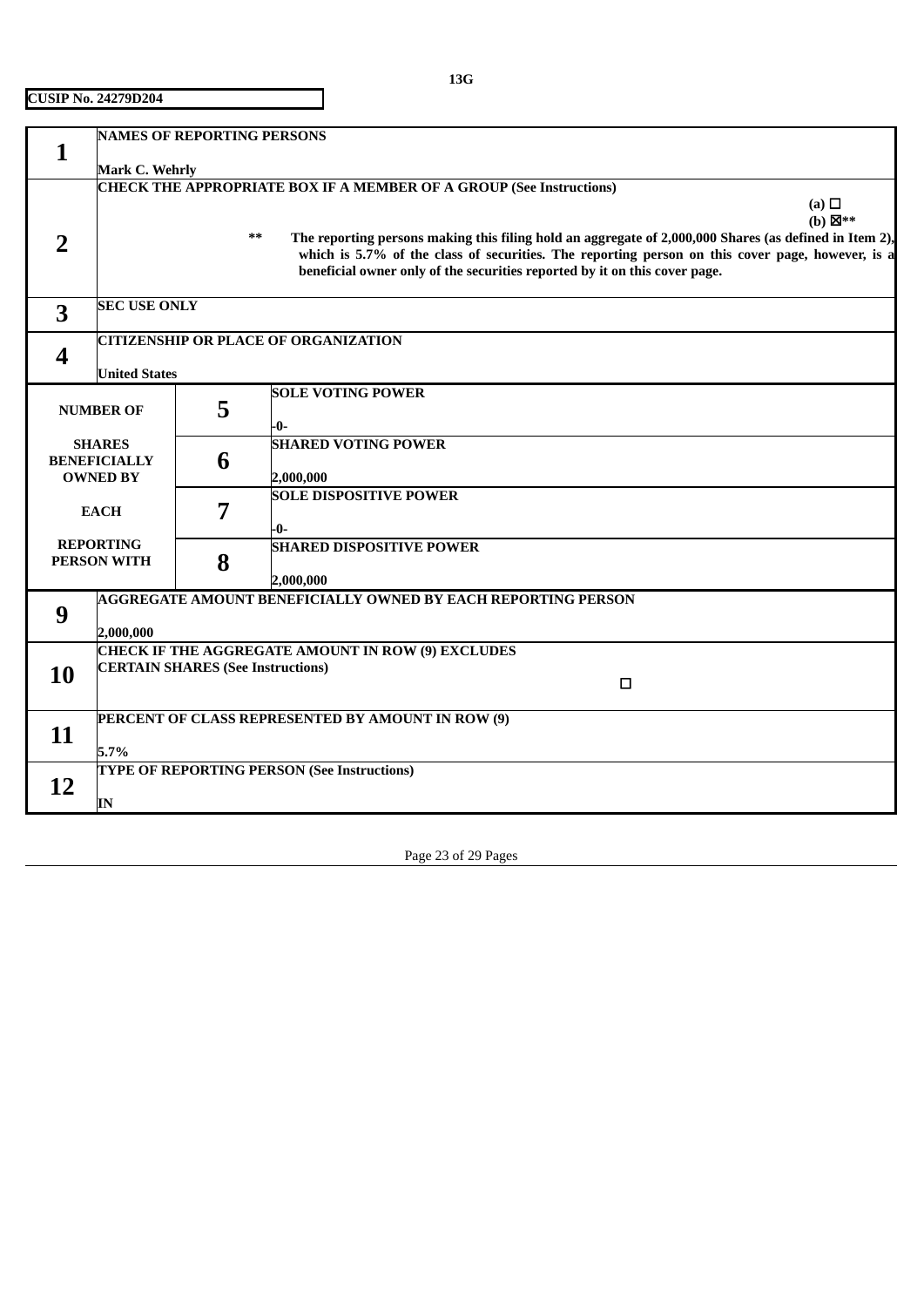#### Item 1. Issuer

## (a) Name of Issuer:

Decarbonization Plus Acquisition Corporation III (the "Company")

## (b) Address of Issuer's Principal Executive Offices:

2744 Sand Hill Road, Suite 100 Menlo Park, California 94025

# Item 2. Identity and Background

# Title of Class of Securities and CUSIP Number (Items 2(d) and (e))

This statement relates to shares of Class A common stock, par value \$0.0001 per share (the "Shares"), of the Company. As of the date of this Schedule 13G, a CUSIP number for the Shares is not available. The CUSIP number for the Issuer's Units is 24279D204.

#### Name of Persons Filing, Address of Principal Business Office and Citizenship (Items 2(a), (b) and (c))

This statement is filed by the entities and persons listed below, all of whom together are referred to herein as the "Reporting Persons".

#### The Farallon Funds

- (i) Farallon Capital Partners, L.P., a California limited partnership ("FCP"), with respect to the Shares held by it;
- (ii) Farallon Capital Institutional Partners, L.P., a California limited partnership ("FCIP"), with respect to the Shares held by it;
- (iii) Farallon Capital Institutional Partners II, L.P., a California limited partnership ("FCIP II"), with respect to the Shares held by it;
- (iv) Farallon Capital Institutional Partners III, L.P., a Delaware limited partnership ("FCIP III"), with respect to the Shares held by it;
- (v) Four Crossings Institutional Partners V, L.P., a Delaware limited partnership (" $FCIP Y$ "), with respect to the Shares held by it;
- (vi) Farallon Capital Offshore Investors II, L.P., a Cayman Islands exempted limited partnership ("FCOI II"), with respect to the Shares held by it;
- (vii) Farallon Capital F5 Master I, L.P., a Cayman Islands exempted limited partnership ("F5MI"), with respect to the Shares held by it; and
- (viii) Farallon Capital (AM) Investors, L.P., a Delaware limited partnership ("FCAMI"), with respect to the Shares held by it.

Page 24 of 29 Pages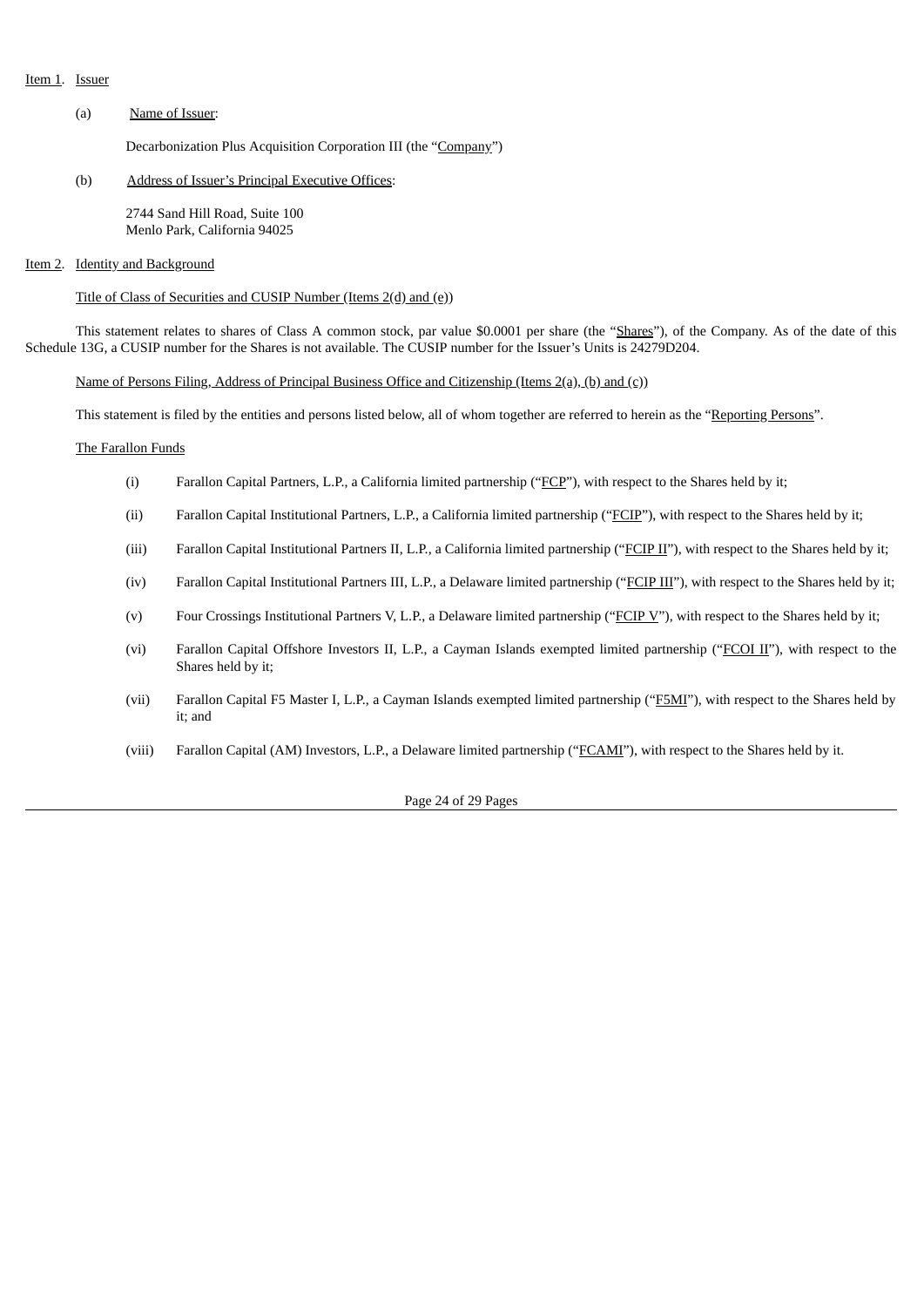#### FCP, FCIP, FCIP II, FCIP III, FCIP V, FCOI II, F5MI and FCAMI are together referred to herein as the "Farallon Funds."

#### The Farallon General Partner

(ix) Farallon Partners, L.L.C., a Delaware limited liability company (the "Farallon General Partner"), which is (i) the general partner of each of FCP, FCIP, FCIP II, FCIP III, FCOI II and FCAMI, and (ii) the sole member of the FCIP V General Partner (as defined below), with respect to the Shares held by each of the Farallon Funds other than F5MI.

#### The FCIP V General Partner

(x) Farallon Institutional (GP) V, L.L.C., a Delaware limited liability company (the "FCIP V General Partner"), which is the general partner of FCIP V, with respect to the Shares held by FCIP V.

#### The F5MI General Partner

(xi) Farallon F5 (GP), L.L.C., a Delaware limited liability company (the "F5MI General Partner"), which is the general partner of F5MI, with respect to the Shares held by F5MI.

#### The Farallon Individual Reporting Persons

(xii) The following persons, each of whom is a managing member or senior managing member, as the case may be, of the Farallon General Partner, and a manager or senior manager, as the case may be, of the FCIP V General Partner and the F5MI General Partner, with respect to the Shares held by the Farallon Funds: Philip D. Dreyfuss ("Dreyfuss"); Michael B. Fisch ("Fisch"); Richard B. Fried ("Fried"); David T. Kim ("Kim"); Michael G. Linn ("Linn"); Rajiv A. Patel ("Patel"); Thomas G. Roberts, Jr. ("Roberts"); William Seybold ("Seybold"); Andrew J. M. Spokes ("Spokes"); John R. Warren ("Warren"); and Mark C. Wehrly ("Wehrly").

Dreyfuss, Fisch, Fried, Kim, Linn, Patel, Roberts, Seybold, Spokes, Warren and Wehrly are together referred to herein as the "Farallon Individual Reporting Persons."

The citizenship of each of the Farallon Funds, the Farallon General Partner, the FCIP V General Partner and the F5MI General Partner is set forth above. Each of the Farallon Individual Reporting Persons, other than Spokes, is a citizen of the United States. Spokes is a citizen of the United Kingdom. The address of the principal business office of each of the Reporting Persons is c/o Farallon Capital Management, L.L.C., One Maritime Plaza, Suite 2100, San Francisco, California 94111.

Item 3. If This Statement Is Filed Pursuant to Sections 240.13d-1(b) or 240.13d-2(b) or (c), Check Whether the Person Filing Is an Entity Specified in (a) - (k):

Not applicable.

Page 25 of 29 Pages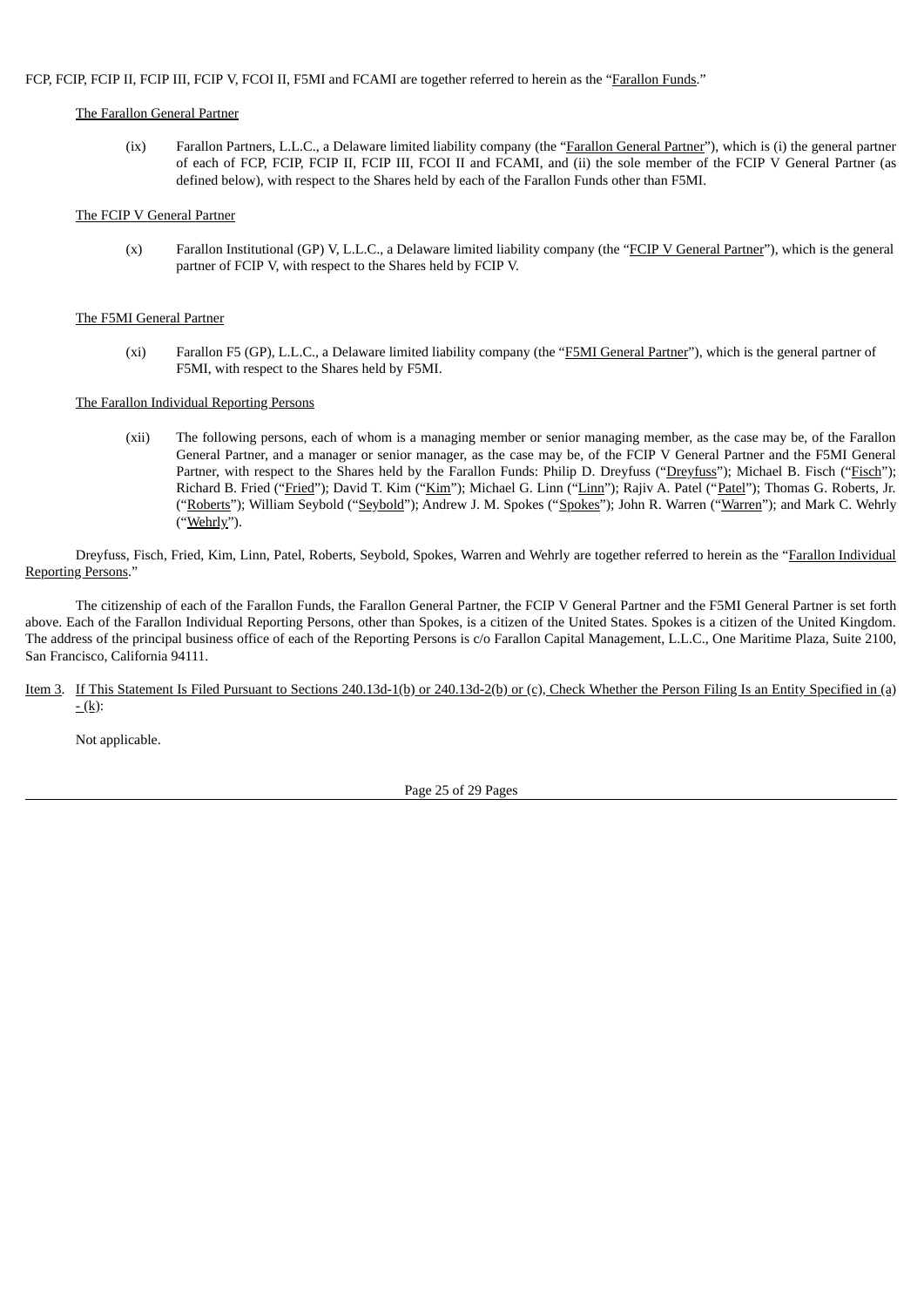## Item 4. Ownership

The information required by Items  $4(a) - (c)$  and set forth in Rows 5 through 11 of the cover page for each Reporting Person is incorporated herein by reference for each such Reporting Person.

The Shares reported hereby for the respective Farallon Funds are held directly by the respective Farallon Funds. The Farallon General Partner, as the general partner of each of FCP, FCIP, FCIP II, FCIP III, FCOI II and FCAMI, and as the sole member of the FCIP V General Partner, may be deemed to be a beneficial owner of such Shares held by the Farallon Funds other than F5MI. The FCIP V General Partner, as the general partner of FCIP V, may be deemed to be a beneficial owner of such Shares held by FCIP V. The F5MI General Partner, as the general partner of F5MI, may be deemed to be a beneficial owner of such Shares held by F5MI. Each of the Farallon Individual Reporting Persons, as a managing member or senior managing member, as the case may be, of the Farallon General Partner, and as a manager or senior manager, as the case may be, of the FCIP V General Partner and the F5MI General Partner, in each case with the power to exercise investment discretion, may be deemed to be a beneficial owner of such Shares held by the Farallon Funds. Each of the Farallon General Partner, the FCIP V General Partner, the F5MI General Partner and the Farallon Individual Reporting **Persons hereby disclaims any beneficial ownership of any such Shares.**

## Item 5. Ownership of Five Percent or Less of a Class

If this statement is being filed to report the fact that as of the date hereof each of the Reporting Persons has ceased to be a beneficial owner of more than five percent of the class of securities, check the following:  $\Box$ 

Item 6. Ownership of More than Five Percent on Behalf of Another Person

Not applicable.

Item 7. Identification and Classification of the Subsidiary Which Acquired the Security Being Reported on by the Parent Holding Company or Control Person

Not applicable.

#### Item 8. Identification and Classification of Members of the Group

The Reporting Persons are filing this Schedule 13G pursuant to Section 240.13d-1(c). Consistent with Item 2 of the cover page for each Reporting Person above, the Reporting Persons neither disclaim nor affirm the existence of a group among them.

Item 9. Notice of Dissolution of Group

Not applicable.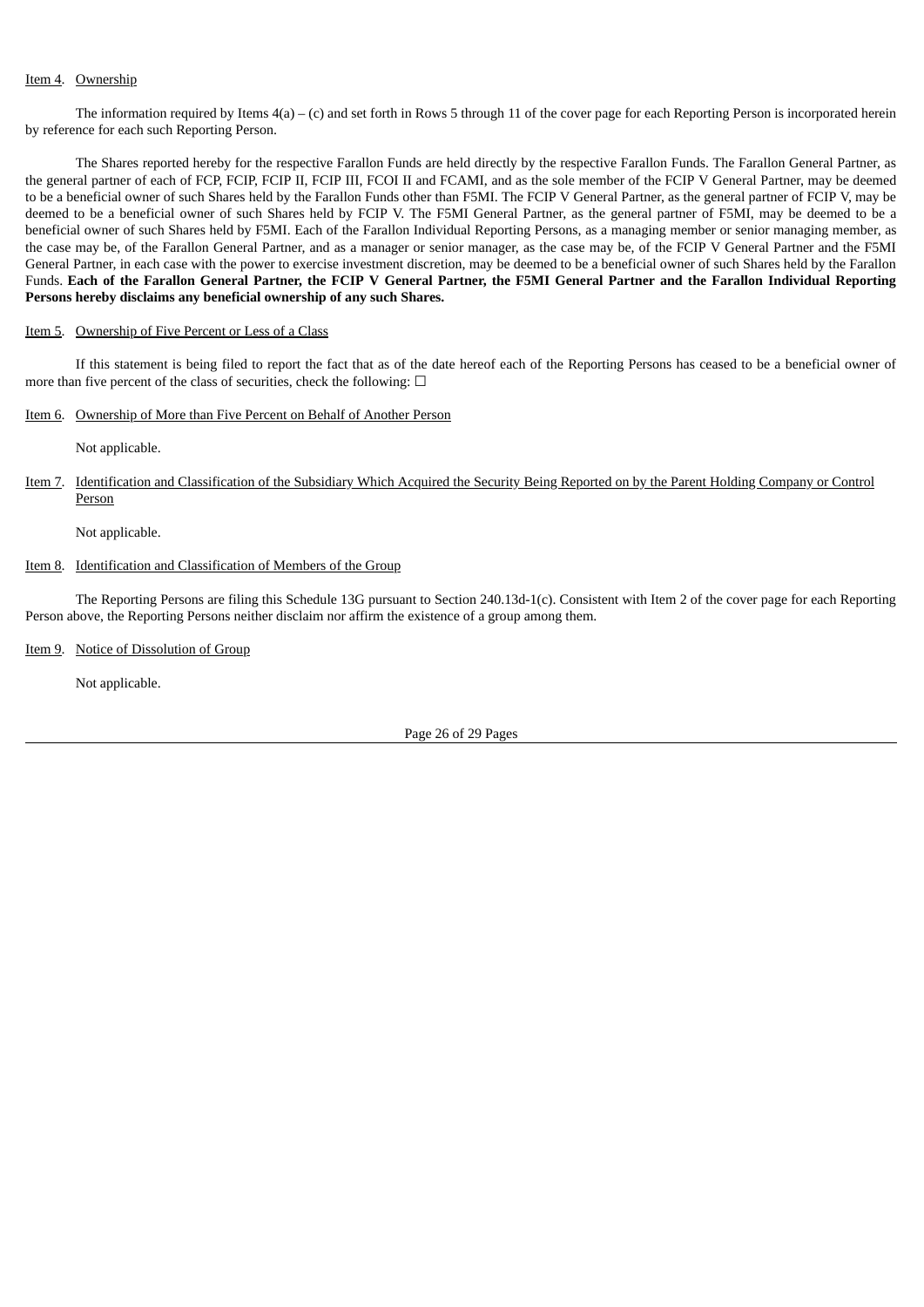# Item 10. Certification

By signing below I certify that, to the best of my knowledge and belief, the securities referred to above were not acquired and are not held for the purpose of or with the effect of changing or influencing the control of the issuer of the securities and were not acquired and are not held in connection with or as a participant in any transaction having that purpose or effect, other than activities solely in connection with a nomination under §240.14a-11.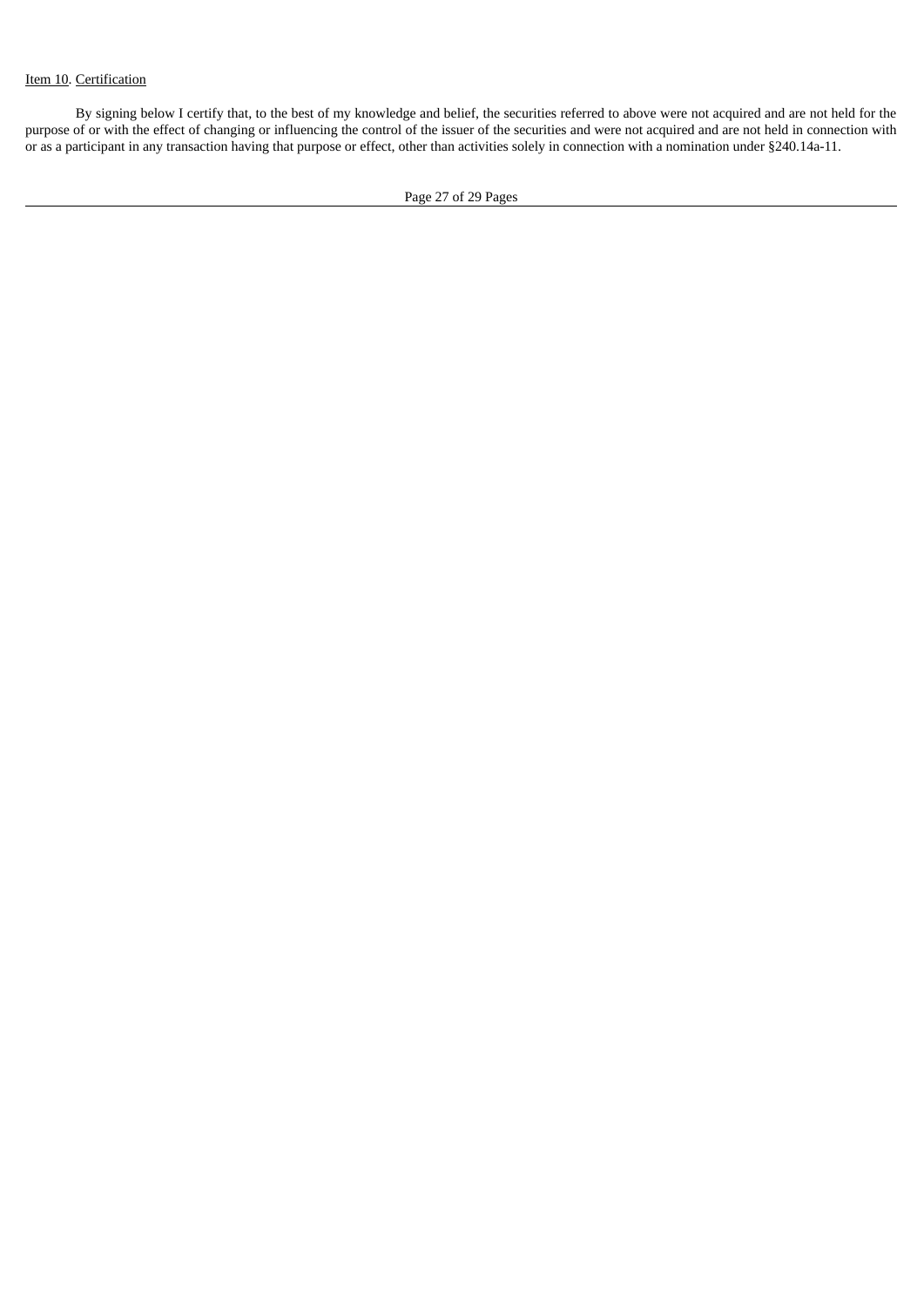# **SIGNATURES**

After reasonable inquiry and to the best of our knowledge and belief, the undersigned certify that the information set forth in this statement is true, complete and correct.

Dated: May 7 , 2021

/s/ Michael B. Fisch FARALLON PARTNERS, L.L.C., On its own behalf and As the General Partner of FARALLON CAPITAL PARTNERS, L.P., FARALLON CAPITAL INSTITUTIONAL PARTNERS, L.P., FARALLON CAPITAL INSTITUTIONAL PARTNERS II, L.P., FARALLON CAPITAL INSTITUTIONAL PARTNERS III, L.P., FARALLON CAPITAL OFFSHORE INVESTORS II, L.P., and FARALLON CAPITAL (AM) INVESTORS, L.P. By: Michael B. Fisch, Managing Member

/s/ Michael B. Fisch FARALLON INSTITUTIONAL (GP) V, L.L.C., On its own behalf and As the General Partner of FOUR CROSSINGS INSTITUTIONAL PARTNERS V, L.P. By: Michael B. Fisch, Manager

/s/ Michael B. Fisch FARALLON F5 (GP), L.L.C., On its own behalf and As the General Partner of FARALLON CAPITAL F5 MASTER I, L.P. By: Michael B. Fisch, Manager

#### /s/ Michael B. Fisch

Michael B. Fisch, individually and as attorney-in-fact for each of Philip D. Dreyfuss, Richard B. Fried, David T. Kim, Michael G. Linn, Rajiv A. Patel, Thomas G. Roberts, Jr., William Seybold, Andrew J. M. Spokes, John R. Warren and Mark C. Wehrly

The Powers of Attorney executed by each of Dreyfuss, Fried, Kim, Linn, Patel, Roberts, Seybold, Spokes, Warren and Wehrly authorizing Fisch to sign and file this Schedule 13G on his behalf, which were filed as exhibits to the Schedule 13G filed with the Securities and Exchange Commission on February 13, 2020 by such Reporting Persons with respect to the Common Stock of Broadmark Realty Capital Inc., are hereby incorporated by reference.

Page 28 of 29 Pages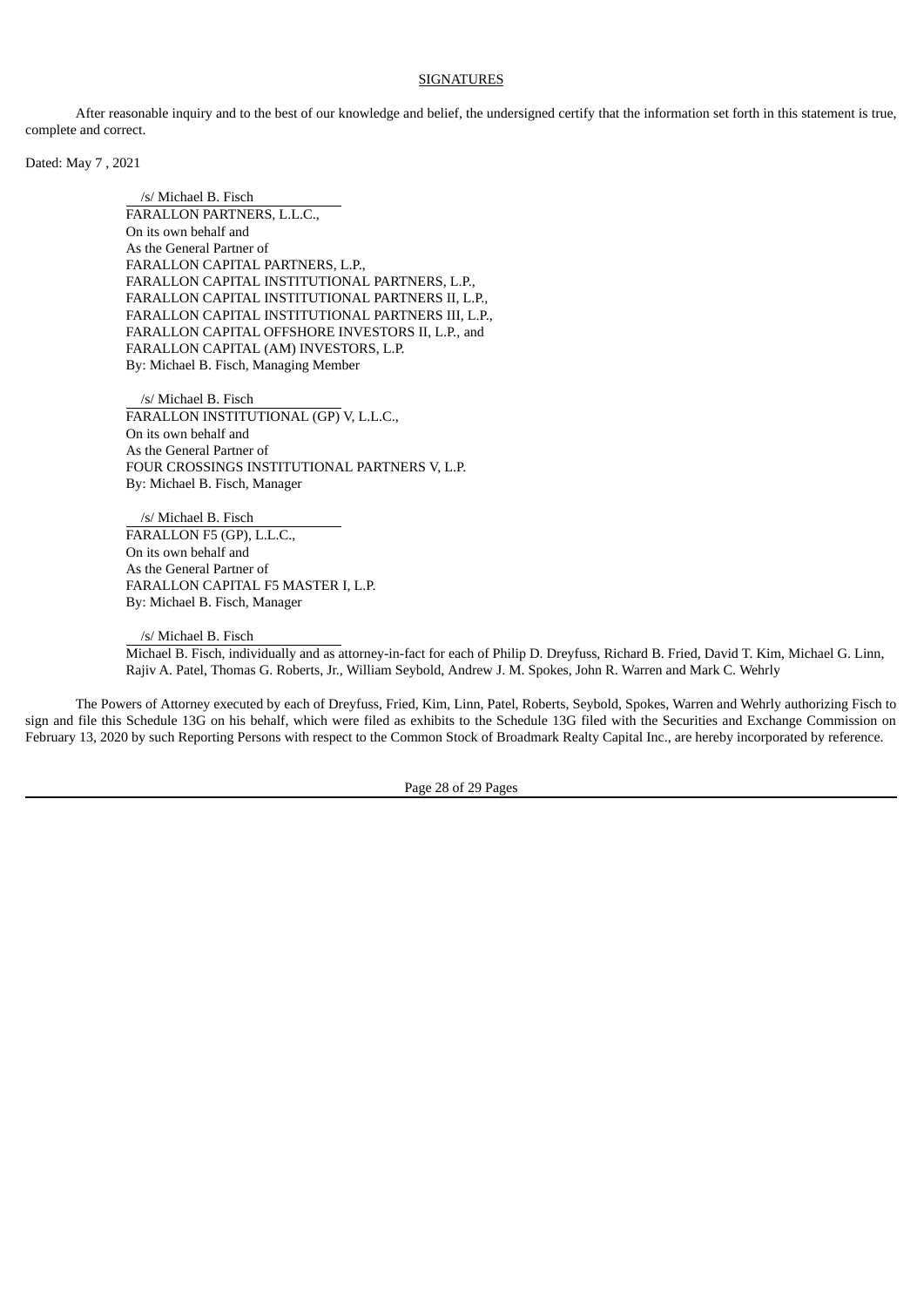# EXHIBIT INDEX

EXHIBIT 1 Joint Acquisition Statement Pursuant to Section 240.13d-1(k)

Page 29 of 29 Pages